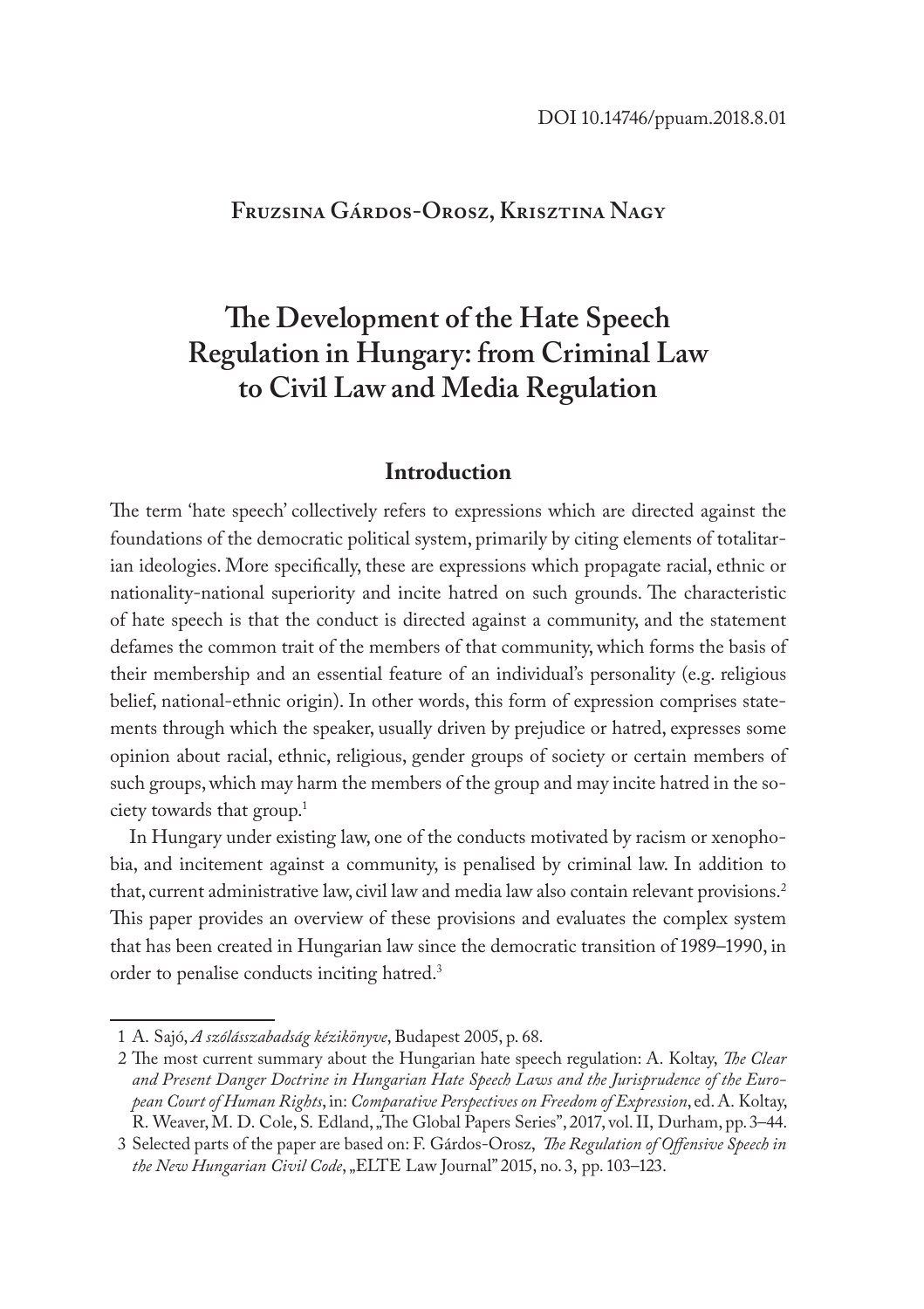#### 10 | Adam Mickiewicz University Law Review

The framework defined for criminal law, also in international law, cannot be applied from a number of aspects to assess the possibilities of civil law and media-administrative law, because the subject-matter of the protection is different for the three fields of law.<sup>4</sup> The subject-matter protected by criminal law is public peace, first and foremost. However, in addition to the need of establishing that the public peace has been breached, the statutory definitions of crimes, to various degrees, require that absolute/subjective rights need to be directly or indirectly violated or threatened.The statutory definition of incitement against a community, however, does not require that a criminal act must be the result.In civil law regulations, the protected legal interest is different from that of criminal law: Civil law protects personality rights as absolute/subjective rights. International regulation may also reflect that no European hate speech regulatory regime has attempted to use civil law specifically and recently to sanction hate speech in general. Examples from foreign countries show instead that in most countries hate speech is only sanctioned by criminal law. In some states, relevant statutory provisions also appear in anti-discrimination law, media law or a separate anti-hate speech law and, in Englishspeaking countries, so-called 'public order acts' penalise certain forms of conduct.<sup>5</sup> There are, however, some unique (but not representative) exceptions that have historical roots.

For instance, the French Press Law of 1881 regulates hate speech but uses methods of criminal law (i.e. it gave the definitions of various crimes, including a definition of hate speech). However, Section 48–6 allows members of a community to make a claim (e.g. for damages) in a hate speech criminal procedure as if its members' rights had been violated directly.6 This rule may be regarded as a step towards civil law (damages), but it is not an ideal answer to the original question of how hate speech may be regulated within the framework of personality rights and in administrative law and media regulation.

According to Michel Rosenfeld, in Germany it is very easy to reach the level of a criminal law violation, which is why the kind of regulation the state will develop using civil law methods is not a pressing issue.7

In English law, the 'hatred, contempt or ridicule' and the 'to cause to be shunned or avoided' formulas have been part of case-law since 1724 and 1679, respectively, in connection with defamation tort.8 Today, torts are considered neither private law nor public

<sup>4</sup> Constitutional Court Decision (ABH) 1992, 167, 172; G. Halmai, A. Tóth, *Emberi jogok*, Budapest 2003, p. 436.

<sup>5</sup> P. B. Coleman, *Censored: how European 'hate speech' laws are threatening freedom of speech*, Vienna 2012, pp. 98–134.

<sup>6</sup> Law on the Freedom of the Press of 29 July 1881. The relevant rule was modified in 1996.

<sup>7</sup> M. Rosenfeld, *Hate Speech and constitutional jurisprudence, a comparative analysis*, in: *The Content and Context of Hate Speech. Rethinking Regulation and Responses*, ed. M. Herz, P. Molnár, Cambridge 2012, p. 268.

<sup>8</sup> L. Sólyom, *A személyiségi jogok elmélete*, Budapest 1983, p. 186.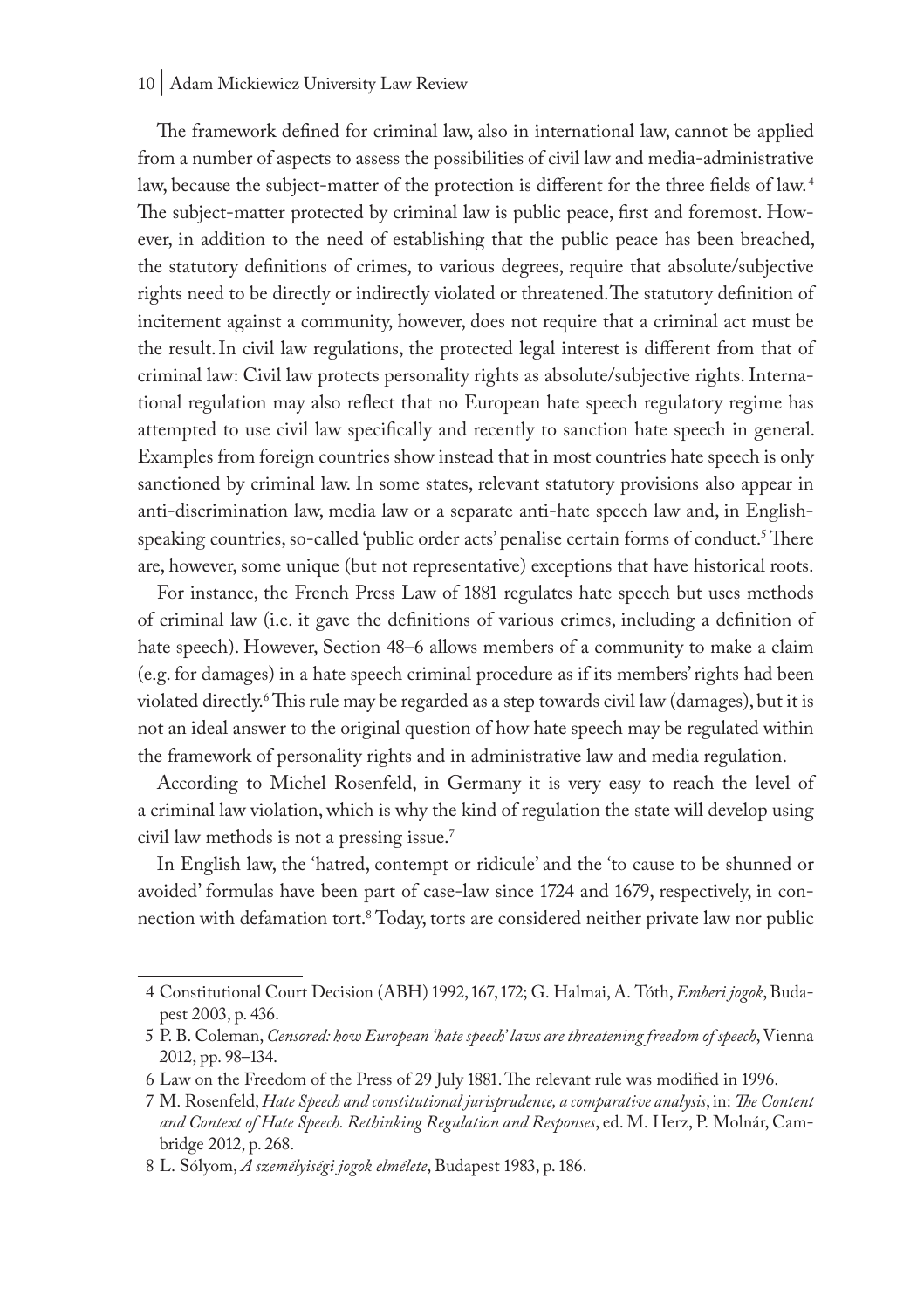law concepts, as they contain private law, administrative law and criminal law elements.<sup>9</sup> It is very difficult under English tort law, but by no means impossible, to claim that offending a community resulted in a tort. If a group is relatively small and easily definable and thus the individual is able to prove that the offensive conduct affected each member of the group in person, or if the individual can give evidence that the statement concerning the group actually extended to the individual, a tort can be established under English judicial practice. In the *Knuppfer v. London Express Newspapers Ltd*. case, the court explained that, if a community is offended, it is up to the court to decide if the violation of rights should be applied to a member of the group.10 Today, however, hate speech in the UK is primarily penalised by public order acts, which are of an administrative character.

However, the facts that there is no concrete standard in international law for the detailed regulation of hate speech and that the European models are not similar one to the other, does mean that the standards and methods based on the proportionality of the legal measures generally would not be accepted.<sup>11</sup> The Hungarian model has tried to implement the proportionality of the legal action against offensive speech by implementing a threefold solution that incorporates criminal law, civil law and administrative law/ media regulation measures.

## **The Traditional Criminal Law Measures and Their Limits**

When interpreting Article 61 of the former Hungarian Constitution, the freedom of expression, in its Decision no. 30/1992. (V. 26.) AB, the Constitutional Court adopted both the justification of free speech on grounds of individual freedom and autonomy and the so-called instrumental justification that focuses on serving democratic values.<sup>12</sup> This means that the freedom of expression is a protected value, because being able to freely express their opinion on the realities of the world is essential for people to develop their personality freely (autonomy); but the freedom of expression is also protected on grounds that opinions contribute to the exposure of good ideas, and the expression of opinion is an indispensable condition (instrument) for the functioning of democracy. In its Decision no. 30/1992. (V. 26.) AB, the Constitutional Court found that even offensive expression enjoys the protection of freedom of speech, therefore it can be limited only if the expression perceptibly infringes individual rights and the limitation is

<sup>9</sup> Ibidem, p. 193.

<sup>10</sup> P., Giliker, S. Beckwith, *Tort*, London 2000, pp. 293–294.

<sup>11</sup> J. Gerards, *How to improve the necessity test of the European Court of Human Rights*, "*International Journal of Constitutional Law"* 2013, vol. 11, p. 466.

<sup>12</sup> G. Halmai, *Criminal law as means against hate speech? The Hungarian Legal Approach*, "Journal of Constitutional Law in Eastern and Cetnral Europe" 1997, vol. 4/1, pp. 41–42.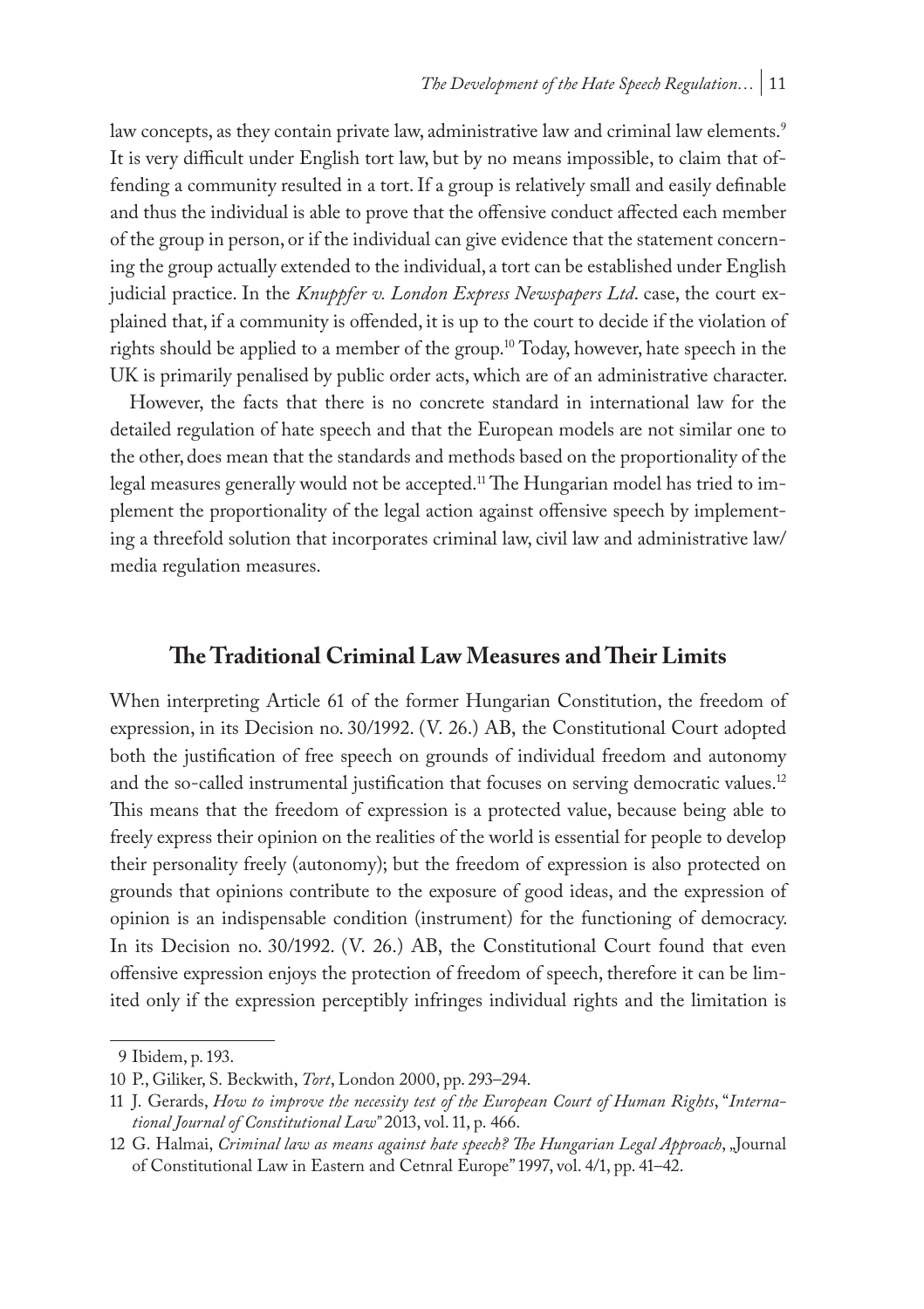necessary and proportionate to the intended purpose. This means that the freedom of expression has no internal limitations, differentiation on the basis of content is unconstitutional. However, it has external limitations to safeguard the constitutional rights of others.13

The Constitutional Court examined the prohibition under criminal law (Section 269 of the Criminal Code) of the most dangerous forms of hate speech.

The constitutional framework of criminal law means against hate speech is defined not only by the provisions of the Constitution, but also by the content of the Constitutional Court decisions referred to above, and by the general requirements formulated by the Constitutional Court. In its Decision no. 32/1992. (V. 26.) AB, the Constitutional Court did not find it unconstitutional that those who incite hatred are threatened by criminal sanction.

Providing constitutional protection to inciting hatred against specific groups of people within the scope of free speech and free press would indissolubly contradict the political model and values expressed in the Constitution, as well as the constitutional principles of the democratic rule of law, the equality and equal dignity of people, the prohibition of discrimination, the freedom of conscience and religion, and the protection and recognition of national and ethnic minorities.

Later, however, the Constitutional Court declared all other legislative efforts intended to sanction hate speech under criminal law unconstitutional. For example, defamation and humiliation of others, or claiming that an individual or a group of individuals is inferior or superior on grounds of nationality, ethnic origin, race or religion cannot be sanctioned; neither can the offensive or degrading speech before a wide public against communities identified by law or any other acts capable of inciting hatred against communities; nor inciting hatred against communities or even provocation of violence, if the action does not reach the threshold where the means of criminal law become applicable.

In its Decision no. 18/2004. (V. 25.) AB, the Constitutional Court narrowed down the scope of punishable acts constituting incitement against a community, and as a result, the applicability of this provision has become very limited. Some statements of the decision made it clear that the issue of hate speech should not necessarily be treated by means of criminal law. As the Constitutional Court stated in its decision on the constitutionality of the statutory definition of scaremongering:

Criminal law is the ultima ratio in the regime of legal liability, and the criminal sanction should only be applied to maintain the legal and moral standards when the sanctions imposed under the other branches of law are inadequate. By criminalising defamation, the legislator did not choose the least restrictive means to the freedom

<sup>13</sup> P. Molnár, *Towards improved policy and hate speech – the clear and present danger doctrine in Hungary*, in: *Extreme speech and democracy*, ed. I. Hare, J. Weinstein, Oxford 2009, pp. 237–243.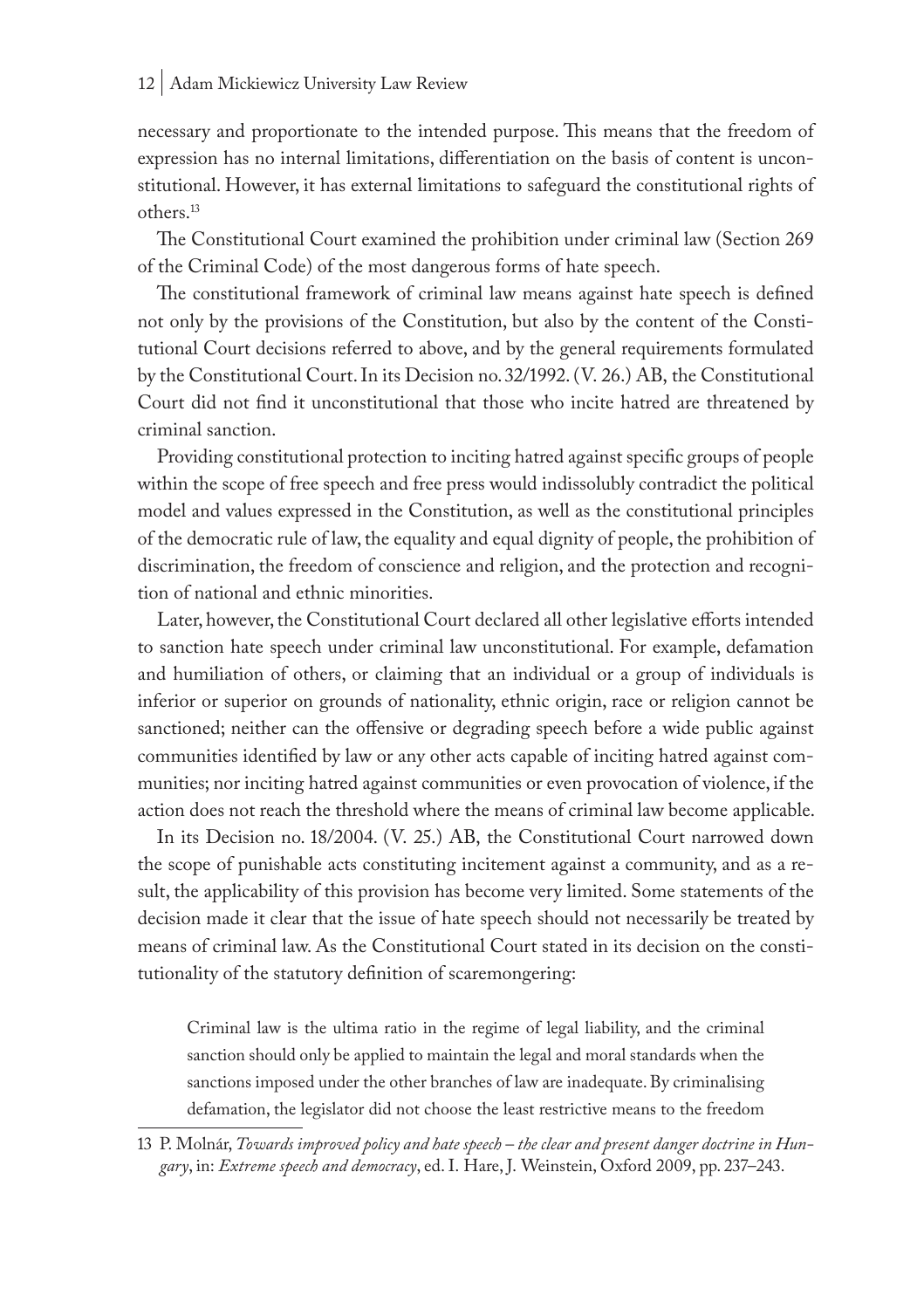of expression to safeguard the right to human dignity. Since there are other protective measures that sanction the conducts described in the crime of defamation, which limit the freedom of speech to a lesser extent yet effectively, in case of defamation or humiliation the Constitutional Court considered the threat of a criminal sanction to be a disproportionate restriction to the freedom of expression enshrined in Article 61(1) of the Constitution.

Accordingly, the consistent view of the Constitutional Court is that the constitutional problem of hate speech cannot be treated by broadening or extending the scope of criminal law protection.

In its Decision no. 95/2008 (VII. 3.), the Constitutional Court, at the request of the President of the Republic, also reviewed the amendment that inserted blasphemy into the Criminal Code. According to the Decision, the Constitution guarantees the right to the expression of opinion equally to all, and this constitutional protection cannot be denied for the sole reason that the expressed opinion harms the interests, views or sensitivity of others, or because they are degrading or offensive for certain individuals.

The Constitutional Court, therefore, declared the crime of blasphemy newly adopted by the Parliament as unconstitutional. It stated that the use and spreading of abusive terms or the use of gestures like that itself does not pose a direct and obvious danger of violence and does not violate any individual's rights. Although the Criminal Code amendment uses the terms honour and human dignity, there is no constitutional right opposed to the freedom of expression that could be protected by the new crime.

# **The New Constitutional Framework for the Further Regulation of Hate Speech**

The Fourth Amendment to the Fundamental Law in 2013 supplemented Article IX on the freedom of expression in an attempt to lay the constitutional foundations of a number of items in Section 2:54 of the Civil Code.14 The Amendment, however, did not affect

<sup>14</sup> Following the Fourth Amendment, the following provisions comprise the constitutional environment of Section 2:54 of the Civil Code: 'Human dignity is inviolable. Everyone shall have the right to life and human dignity; the life of the foetus shall be protected from the moment of conception.' (Article II of the Fundamental Law) 'The inviolable and inalienable fundamental rights of MAN shall be respected. It is the primary obligation of the State to protect these rights. Hungary recognises the fundamental individual and collective rights of man. The rules for fundamental rights and obligations shall be laid down in an Act. A fundamental right may only be restricted to allow the application of another fundamental right or to protect a constitutional value, to the extent absolutely necessary, proportionate to the objective pursued and with full respect for the essential content of that fundamental right. Fundamental rights and obligations which by their nature apply not only to Man shall be guaranteed also for legal entities established by an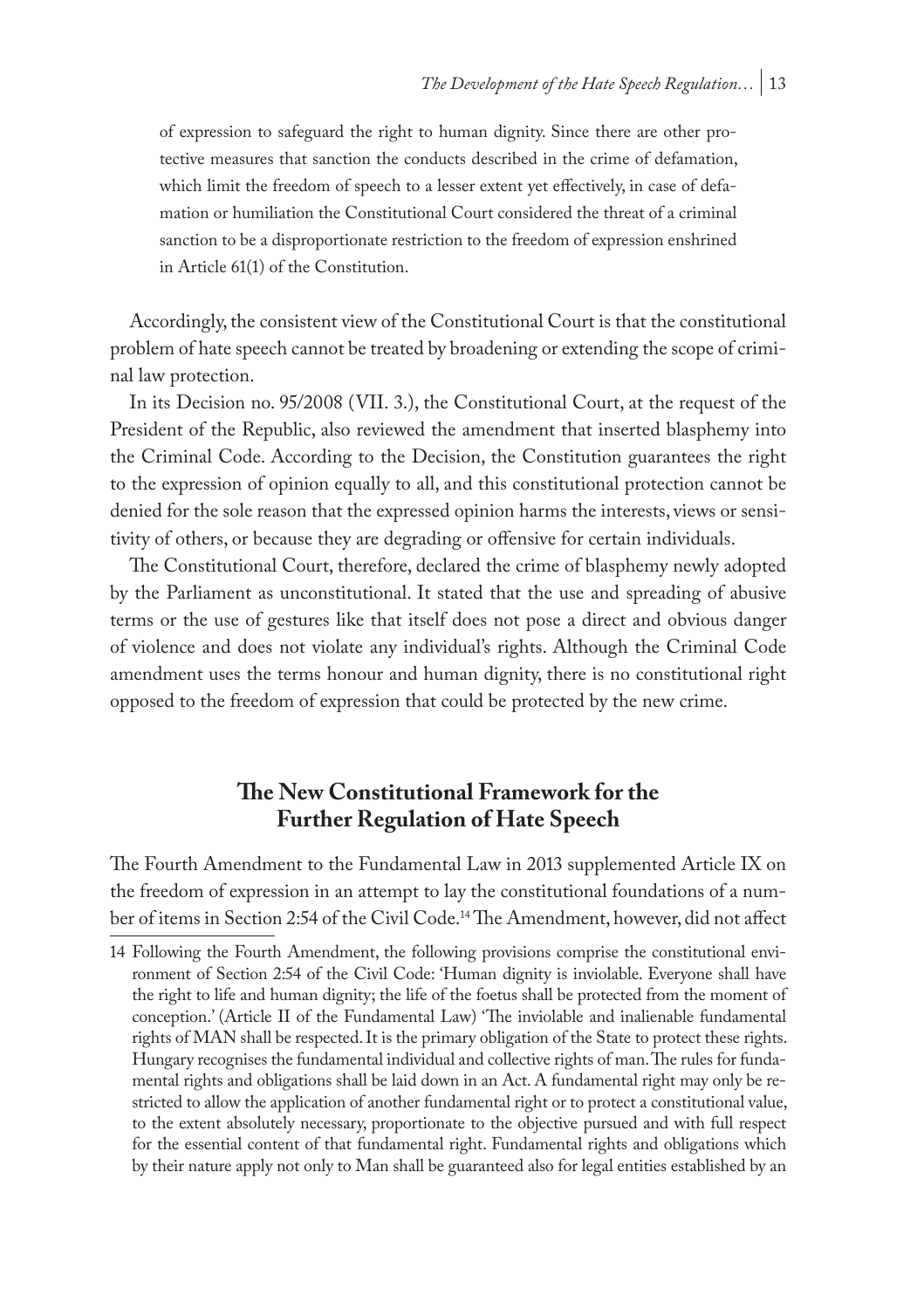Article II of the Fundamental Law on the right to human dignity, which declares that the subjects of this right are human beings, or Article I on the possibility of restricting fundamental rights, which states that rights (including the right to human dignity and the freedom of expression) may be restricted if the requirements of proportionality and necessity are met.<sup>15</sup>

However, the new paragraph (5) of Article IX of the Fundamental Law states that '[t]he right to freedom of speech may not be exercised with the aim of violating the human dignity of others.' Also, according to the Fundamental Law, the right to freedom of speech may not be exercised with the aim of violating the dignity of the Hungarian nation or of any national, ethnic or religious community.

According to the relevant reasoning of the Fourth Amendment to the Fundamental Law, the proposed text's objective is to declare, at the level of the Fundamental Law, that human dignity may restrict the freedom of expression, and to lay the constitutional foundations for the possibility of penalising certain forms of hateful expressions by civil law means if the dignity of communities is violated. As it was not possible to combat hate speech effectively at the level of Acts of Parliament, it is justified to amend the Fundamental Law to this end. The proposed amendment's objective was to provide protection against communication violating the dignity of the listed communities.<sup>16</sup>

The *Amicus Brief for the Venice Commission on the Fourth Amendment to the Fundamental Law of Hungary*17 edited by Gábor Halmai and Kim Lane Scheppele, includes a separate chapter evaluating this rule of the Fundamental Law. I concur with the following statements of the chapter: according to this opinion, one interpretation of the new rule of the Fundamental Law is that the amendment forms an exception, a lex specialis applicable to the assessment of restrictions on the freedom of expression and overriding the general limitation clause of Article I (3) of the Fundamental Law. However, the Amicus Brief claims that this would clearly run counter to practice recognised by international law.

- 15 The concept of inviolability, which was part of the Constitution in effect until 2012, never meant that what it referred to could not be restricted. F. Gárdos-Orosz, *Alkotmányos polgári jog? Az alapvető jogok alkalmazása a magánjogi jogvitákban*, Budapest 2011, pp. 403–404.
- 16 http://www.parlament.hu/irom39/09929/09929.pdf [access: 14.11.2015].
- 17 Amicus Brief for the Venice Commission on the Fourth Amendment to the Fundamental Law of Hungary by Orsolya Salát in: "Fundamentum" 2013, vol. 3.

Act.' (Article I of the Fundamental Law) 'Everyone shall have the right to freedom of speech. The right to freedom of speech may not be exercised with the aim of violating the human dignity of others. The right to freedom of speech may not be exercised with the aim of violating the dignity of the Hungarian nation or of any national, ethnic, racial or religious community. Members of such communities shall be entitled to enforce their claims, as provided for by an Act of Parliament, in court against the expression of an opinion which violates the community, invoking the violation of their human dignity.' (Article IX of the Fundamental Law) Another relevant provision is Section 5 of the Fundamental Law's closing and miscellaneous provisions, which declares that Constitutional Court rulings given prior to the entry into force of the Fundamental Law will no longer be effective. This provision is without prejudice to the legal effect of those rulings.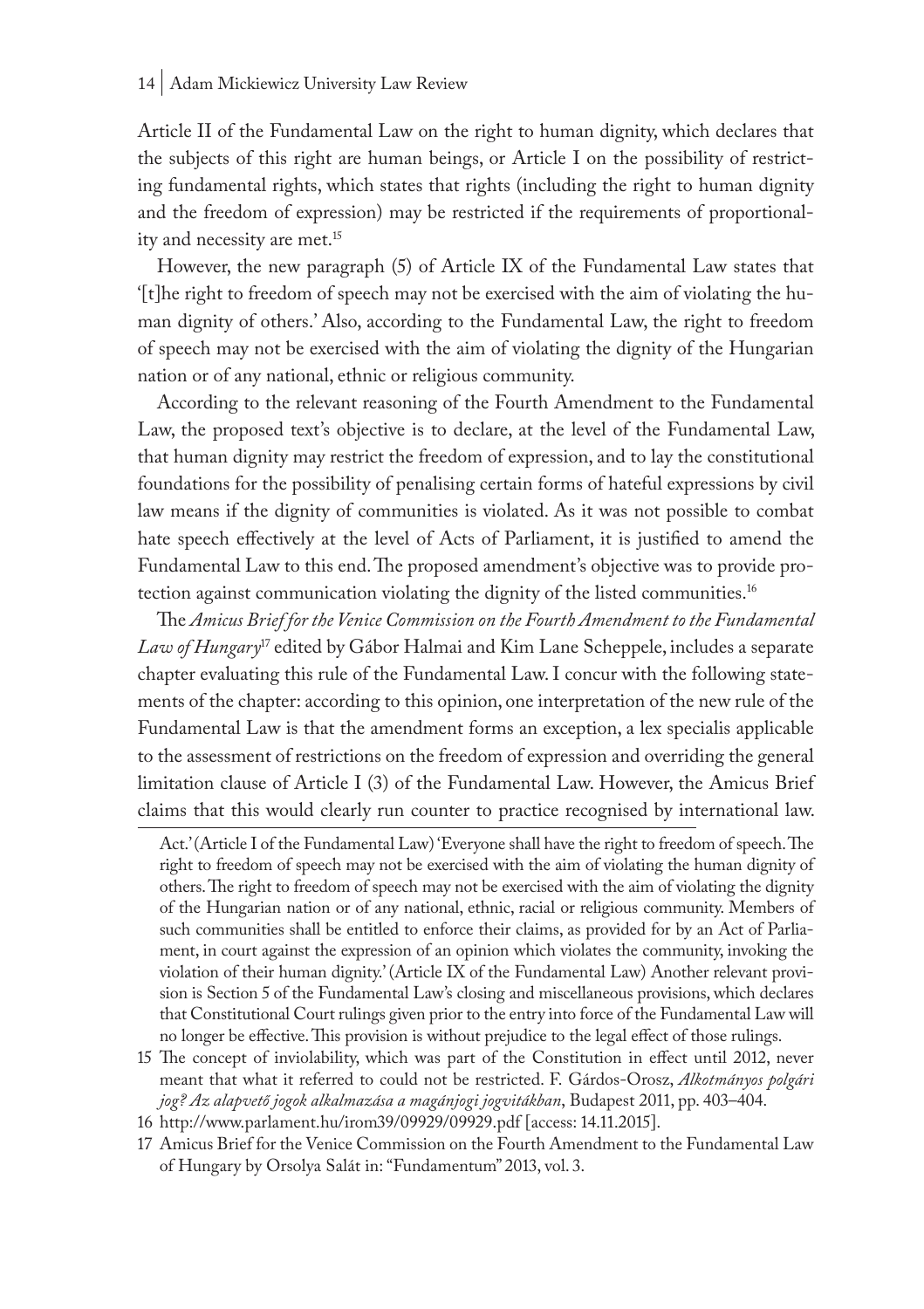According to the author's opinion this is because the Fundamental Law permitted the necessary restriction earlier and, therefore, the only possible reason behind the amendment is to introduce a different standard, a lower protection to the freedom of expression than required based on the necessity and proportionality tests.

The Amicus Brief examines European examples and trends to conclude that the restriction of the freedom of expression to such extent in the interest of the Hungarian nation as a community is not acceptable in a democratic society, not even if the restriction is made through civil law means.18

To resolve the contradictions of the Fundamental Law, Imre Vörös recommended a solution that conforms to the theoretical/logical foundations of law and allows, through a loophole, a constitutional interpretation that meets European requirements to be reached.19 In his opinion, a fundamental right is by definition a right with a special status and its essential content may not be restricted at all. The constitution, by incorporating a limitation standard specifying the framework of restricting fundamental rights by law, actually codifies the 'absolute, unrestricted standard' and all laws passed in connection with the fundamental right must be assessed on the basis of this standard. The special standard may not violate the general standard specified in the Fundamental Law, in contrast with the principle of civil law regulation, which is built on private autonomy. It is safe to conclude therefore that, for example, a rule affecting human dignity may not restrict the right to human dignity itself. If the content of the fundamental right understood to be part of the original standard is restricted in the Fundamental Law itself, there will be two contradictory standards in the Fundamental Law, and therefore the fundamental right will not be able to play its 'benchmark' role for legislation. According to Imre Vörös's paper, in such cases it is unclear whether the fundamental right should be understood with the content established with regard to the restriction standard of the Fundamental Law or with the content restricted by other provisions of the Fundamental Law, which makes the content of the fundamental right uncertain.<sup>20</sup>

Imre Vörös's conclusion is that the legislator in this way may remove from constitutional scrutiny any law regulating fundamental rights. Due to this irresolvable contradic-

<sup>18</sup> Ibidem 35.

<sup>19</sup> I. Vörös, *Vázlat az alapvető jogok természetéről az Alaptörvény negyedik* és ötödik *módosítása után*, "Fundamentum" 2013, vol. 3, pp. 61–64.

<sup>20</sup> The Fourth Amendment to the Fundamental Law includes a number of other examples to this phenomenon beyond the hate speech regulations. For instance, the new paragraphs (2) and (3) added to Article VII as a result of the amendment make the fundamental right conditional in a way that is likely to be incompatible with the restriction standard of Article I of the Fundamental Law. Similarly, the new paragraph (3) of Article IX concerning political advertisements during elections presumably restricts the same right in violation of the general restriction standard; the above fundamental right therefore will not apply to election law and a constitutionality review is impossible.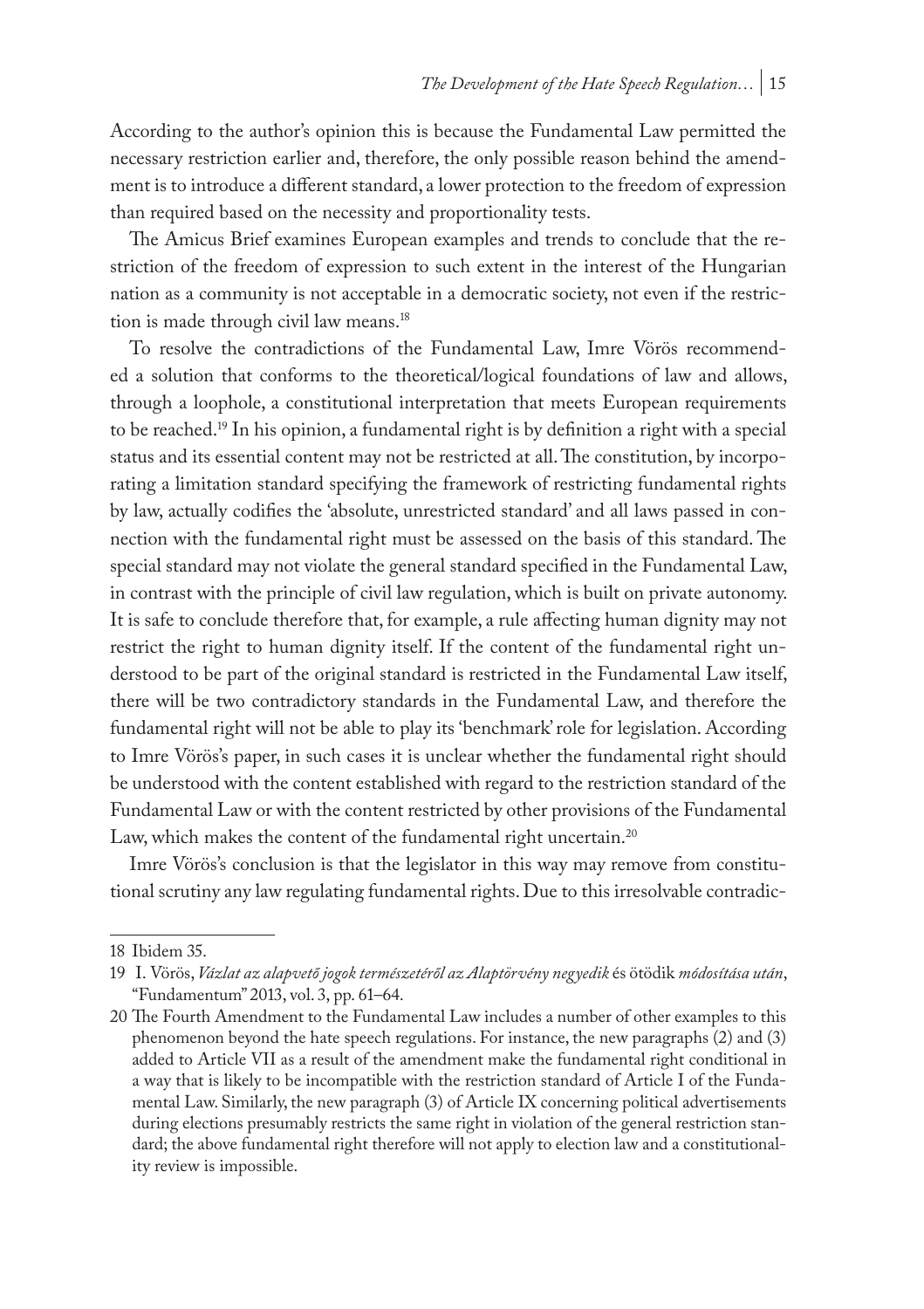tion in the logic of law, the affected fundamental rights will not be able to serve their legal protection function in accordance with the requirement of legal certainty.

The content of Article IX (5) of the Fundamental Law is uncertain due to other provisions of the Fundamental Law, the general interpretation framework of the basic right and the obligations under international law based on Article Q of the Fundamental Law. As a result, Article IX (5) alone will not explain the constitutional content of Section 2:54 of the Civil Code. It is beyond doubt that Section 2:54 (4) and (5) need to be assessed within a new constitutionality framework and the existing practice of courts and the Constitutional Court must be re-evaluated. However, there is no clean slate, and the above prove that the freedom of expression and, naturally, the right to human dignity both have a core, an essential content and restriction standard that will not be changed in a democratic society, not even by the adopter of the constitution, the legislator or the courts.21

# **The Civil Law Regulation**

After a number of fruitless attempts at regulating hate speech (offensive speech) $^{22}$ had been blocked by the Constitutional Court in recent years in Hungary, the Parliament added a new anti-hate speech rule to the new Civil Code, which took effect on 15 March 2014. Section 2:54(5) of the new Civil Code allows private individuals to enforce a claim against offenders in cases of hate speech:

In the event of a violation of rights committed before the wider public and seriously offensive to the Hungarian nation or to some national, ethnic, racial or religious community or unreasonably insulting for these groups in its manner of expression, any member of these groups is entitled to enforce his or her personality right in relation to him or her belonging to such groups, being an essential trait of his or her personality. The right to make a claim will be precluded after a period of thirty days from the injury. With the exception of surrendering the material advantage

<sup>21</sup> Section 2.3 of the statement of reasons of Decision 143/2010 refers to this.

<sup>22</sup> The term "hate speech" is typically used for expressions threatening the foundations of a democratic political system and is reminiscent primarily of totalitarian ideologies. More specifically, hate speech propagates racial, ethnic or national supremacy and incites hatred for this purpose. A. Sajó, *A szólásszabadság kézikönyve*, Budapest 2005, p. 133. In this paper, with regard to the above, I use the term "hate speech" as a synonym for collective defamation, a conduct offensive to individuals through the attack towards entire communities. This meaning is reflected in the examined piece of legislation as well.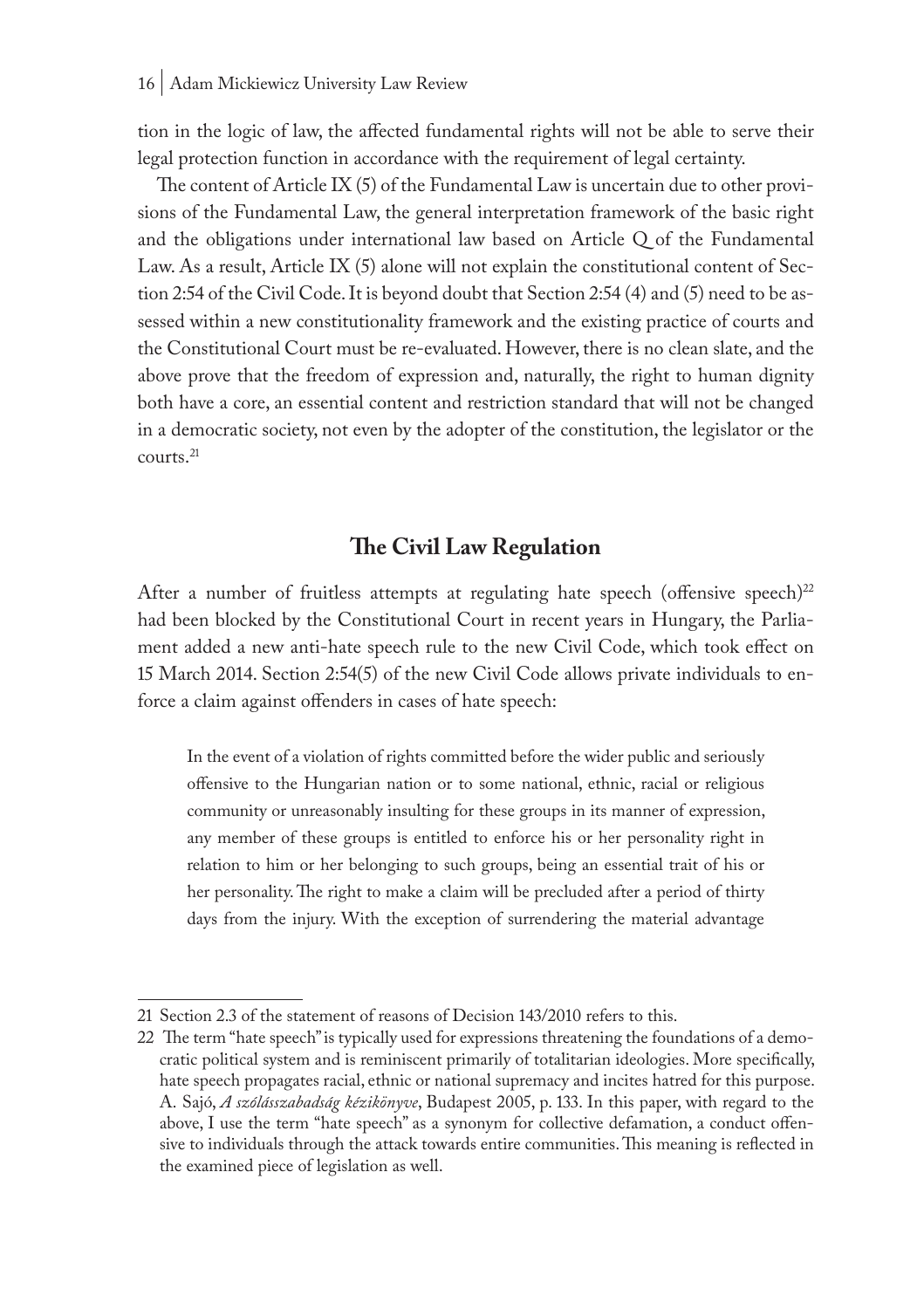achieved through the violation, any member of the community may enforce any sanction available with regard to violations of personality rights.<sup>23</sup>

In order to eliminate any concerns related to the constitutionality of the new rule, the governing parties, relying on their two-thirds majority in Parliament, adopted the Fourth Amendment to the Fundamental Law shortly after passing the new Civil Code; the amended Fundamental Law now includes a provision<sup>24</sup> that makes it possible to sanction hate speech.

Around the turn of the millennium, it became clear that the legal disputes related to hate speech were not resolved successfully by voluntary means, and courts were reluctant to extend, through a simple act of legal interpretation, the existing protection of personality rights to cases when the violation of the individual's rights could have been assessed with regard to conduct offending the community. As a result, such conflicts of interest or disputes were settled neither voluntarily and amicably, nor through the state's coercive measures. In 2007, Parliament specifically wanted to codify a rule in civil law allowing a member of a community suffering a serious public grievance due to his or her member status to take legal action. The rule would have authorised civil law courts to award damages to be paid by the person expressing hatred. The provision of law amending the personality rights chapter of the Civil Code was annulled by the Constitutional Court.25

A common criticism of anti-hate speech regulations in civil law is that they change the civil law system of personality rights, due to primarily public law considerations. However, due to the regulatory nature of personality rights, we believe that the new regulation in Section 2:54 of the Civil Code should rather be seen as a result of organic development and not as a forced restriction on private autonomy. This is because creating a personality right is simply allowing the law to define what conduct breaches the freedom of others and what does not breach it in the relevant field of regulation. A personality right therefore is a restriction but it is also a guarantee that autonomy will continue to exist within the new framework.26

<sup>23</sup> 'Personality right' is a continental – especially German – concept. Under common law jurisdiction, this concept does not exist; instead, there is tort for libel etc. However, for the sake of the description of the Hungarian concept I use the expression 'personality right' with the limitations of this translation.

<sup>24</sup> Article IX. (5) of the Fundamental Law states that "The right to freedom of speech may not be exercised with the aim of violating the dignity of the Hungarian nation or of any national, ethnic, racial or religious community. Members of such communities shall be entitled to enforce their claims in court against the expression of an opinion which violates the community, invoking the violation of their human dignity, as provided for by an Act".

<sup>25</sup> I will discuss the reasons behind this decision below.

<sup>26</sup> L. Sólyom, *A személyiségi jogok elmélete*, Budapest 1983, p. 274.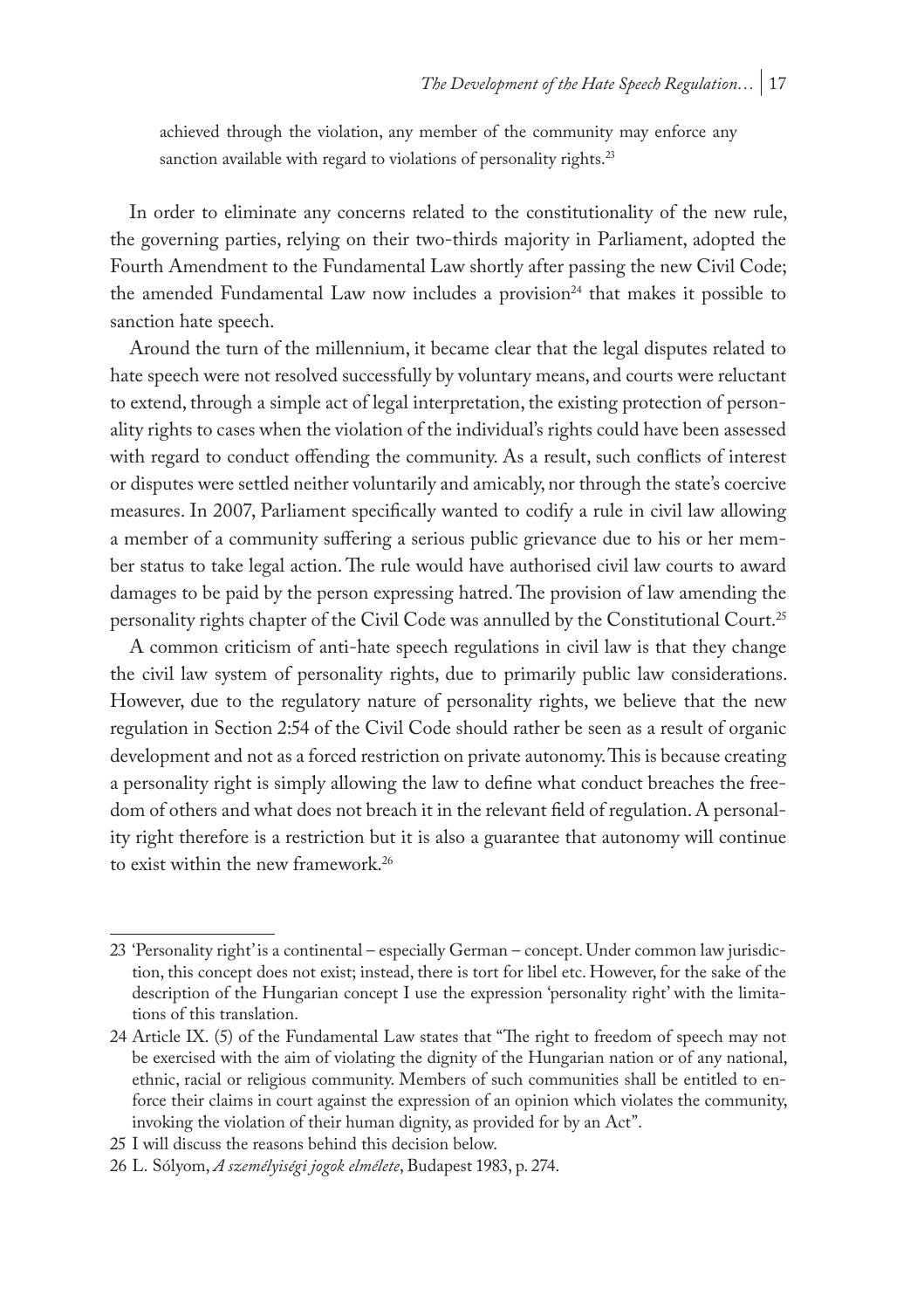#### **Is it Possible to Regulate Hate Speech by Civil Law?**

According to an approach rooted in Roman law, pecuniary damage is handled more individually than *iniuria* (illegal behaviour towards another person, a personal insult); with regard to the latter, even the question of whether the grievance had arisen at all depended on public perception.27 As *iniuria* grew separate from physical assaults, it started to rely not on an abstract idea of personality and not on the status of a Roman citizen but on the current social customs.28 The pattern of conduct was defined by public morals, and the illegal conduct, in addition to insulting the targeted person, also qualified as a violation of public order. It was the *praetor* who interpreted the content of morals, and he had to assess even if the situation was clear whether the conduct had violated morality.<sup>29</sup> It was very uncertain whether a claim purely based on private interest would be upheld, as publicity and public order particularly substantiated a claim.30 However, the *iniuria* as a private delict, originally concurrent with criminal law charges, was never used to protect public morals in general, as the *iniuria* was always targeted against a specific person.

In liberalism, the state wanted to provide economic guarantees to the personality to counterbalance the dominant position of the market. With the state regulating the economy and developing social functions, the protection of personality gained direct political interpretation.<sup>31</sup> In the 20th century, according to Szladits, a most famous Hungarian legal scholar, 'the socialisation of the private law order', $32$  i.e. giving strong consideration to the community's interests, was the most dominant in the Nazi approach to private law. Advocates of the new approach believed that community considerations are the foundation of all civil law rules. Such a combination of private law and elements of public law was definitely a product of the crisis at the time, that is, a natural consequence of social and economic transformation, and an increased level of government intervention was an inherent part of these developments.<sup>33</sup>

Private law, however, has always been an individualistic system of laws (except for in crisis periods) because its objective is to strike a fair balance between conflicting private interests. The ideal of a *bourgeois* society, in which the weak must be protected from the stronger groups, had a noticeable impact in each field of law in the course of historical development. With the emergence of modern constitutions, it was a typical 19th century phenomenon that administrative and criminal law elements were removed

<sup>27</sup> Ibidem, p. 148.

<sup>28</sup> Ibidem, p. 149.

<sup>29</sup> Ibidem, p. 151.

<sup>30</sup> Ibidem, p. 149.

<sup>31</sup> Ibidem, p. 314.

<sup>32</sup> Cit per: K. Szladits, *A magyar magánjog. Általános rész. Személyi jog. Első rész*, Budapest 1941, p. 36. L. Staud, *A magánjog ethizálása – vagy pedig a természet jog felé?*, "Jogállam" 1926, vol. 1–2, pp. 38–42.

<sup>33</sup> K. Szladits, *A magyar magánjog…*, p. 37.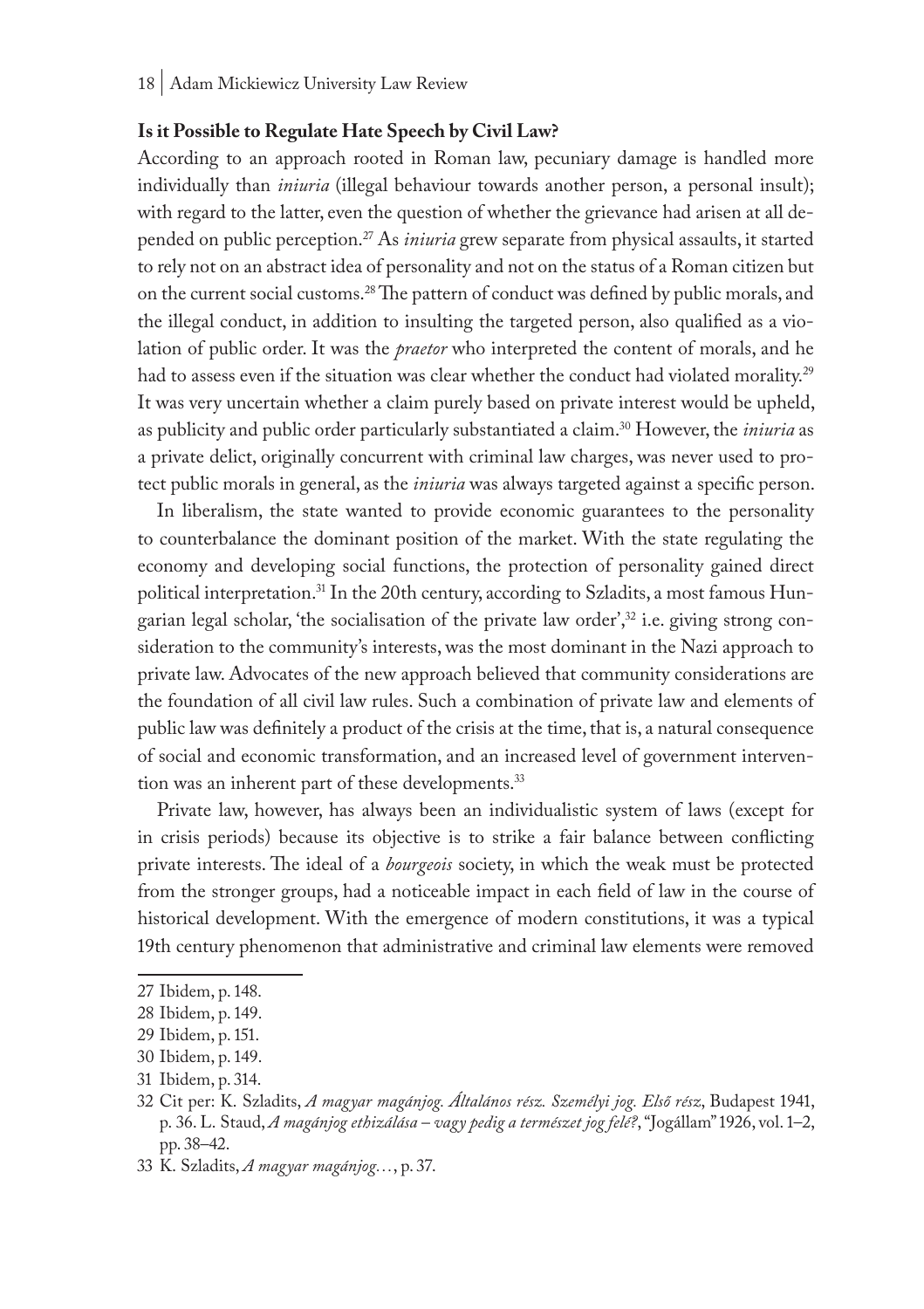from private law with the reasoning that such elements belong in the constitution.<sup>34</sup> The rules governing equal liberty, later equal human dignity, the prohibition of discrimination and then the requirement of equal treatment went through duplication at the levels of private law and constitutional law. However, the distribution of personality protection rules between branches of the law does not mean that the objectives and principles of these rules would be different.

The general opinion is that personality rights have three 'statutory roots': internationally recognised human rights conventions, the Hungarian Constitution and the basic principles of the Civil Code. According to Szladits, the basic difference between the rights in the Constitution and the personality rights in the Civil Code is that while the human rights specified in the Constitution must influence the entire state organisation and the conduct of individuals, the personality rights in the Civil Code are only granted to persons/entities of civil law and bodies applying civil law.<sup>35</sup> It is a result of the triple statutory basis of the interpretation of personality rights that the Civil Code's provisions analysed in this paper must be applied and interpreted in accordance with the foundations. These foundations can be identified not just in public law but also in the historical development of private law. For these reasons, it is not unacceptable for civil law to incorporate antihate speech rules.

# **The Content Neutrality Principle: the Interpretation of 'Seriously Offensive' and 'Unreasonably Insulting' Conduct**

As opposed to the anti-hate speech regulations common in foreign legal systems that sanction specific content regardless of the consequences, $36$  the rule of the Hungarian Civil Code is content-neutral to some extent, because it requires the conduct to be of such gravity that is capable of achieving a seriously offensive or unreasonably insulting result. The violation of the personality right, therefore, does not simply consist of the expression and perception of the hateful content: the speech must have a seriously offensive and unreasonably insulting effect.

When Section 2:54 of the Civil Code is applied by the courts, it will be a key test when a 'violation of rights'<sup>37</sup> will qualify as a violation of rights committed before the wider public and is seriously offensive or unreasonably insulting for these groups in its manner of expression, whether this criterion will apply to the community or individuals belonging to the community, and to what extent this test will be objective or whether it will be indi-

<sup>34</sup> Ibidem, pp. 40–44.

<sup>35</sup> G. Jobbágyi, *Személyi jog*, Miskolc 1996, p. 51.

<sup>36</sup> For instance, the statutory definitions of Holocaust denial in many European countries.

<sup>37</sup> Beyond the fact that the term 'violation of rights' in this context does not make much sense grammatically, it is also an unsuitable term here because, as discussed below, neither constitutional law nor civil law grants rights to communities.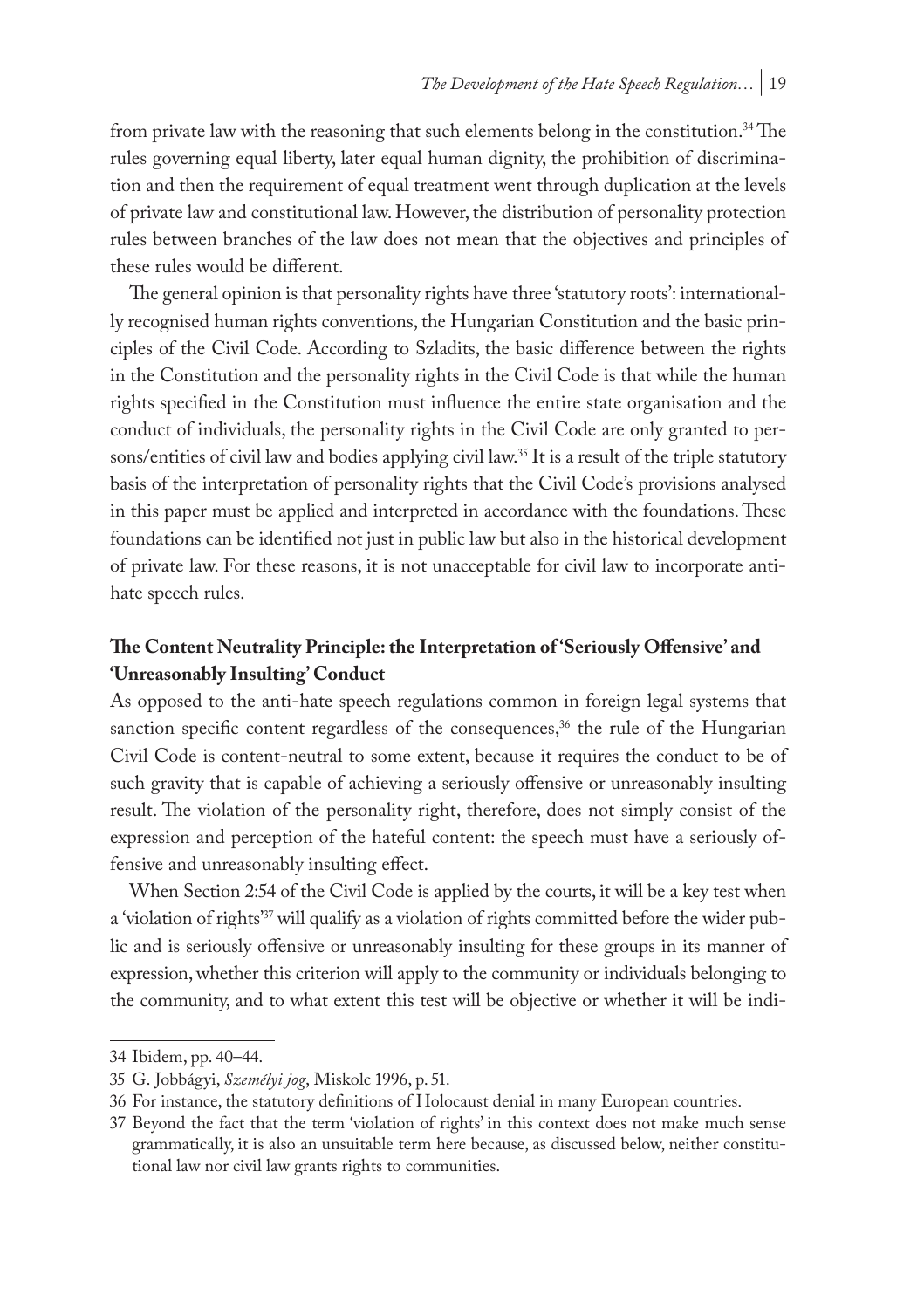#### 20 | Adam Mickiewicz University Law Review

vidualised based on the person seeking legal remedy. When this is assessed by the courts, they will surely take the evaluation criteria developed for defamation cases in judicial practice into account and, in addition to identifying general guidelines of interpretation, the constitutional interpretation (as necessary also with regard to the general principles of the Civil Code) in specific cases will have to be found in such a manner that the court does not restrict the freedom of expression unnecessarily and disproportionately.<sup>38</sup>

According to Section 2:54 of the new Civil Code, a member of the relevant community may make a personality right claim in the event of a violation of their rights committed before the wider public and seriously offensive to or unreasonably insulting for the community in its manner of expression. It follows from the content in the previous sections that, in a personality rights context, an insult to the community rather means that the hateful conduct shown towards the community actually insults or hurts an individual belonging to the given community. A violation of rights may therefore only qualify as a violation of rights under civil law if it is indeed a violation of the rights of an individual belonging to the community in question.

On the basis of the grammatical interpretation of the phrase 'a violation of rights committed before the wider public and seriously offensive or unreasonably insulting for the community in its manner of expression', we may conclude that a less vulnerable community (such as the Hungarian nation) is less sensitive to the same insult as a vulnerable and disadvantaged minority.

The part of the rule in Section 2:54 of the Civil Code analysed in this section therefore moves back closer to the content neutrality principle, thus allowing the courts to impose sanctions for hate speech in particularly serious cases, taking the standard of necessity and proportionality into account.

# **The Act on Equal Treatment in Administrative Law and Hate Speech**

In Hungary, Act CXXV of 2003 on Equal Treatment and the Promotion of Equal Opportunities is also a key regulatory reference. Compliance with the principle of equal treatment is traditionally ensured within the scope of administrative law, at least in European legal systems and in the language and institutional logic of EU directives. Its essential feature is that, unlike the logics of criminal and civil law, it imposes compulsory behaviour on the actors of both the public and the private sectors, therefore it may be appropriate to penalize phenomena and practices which cannot be effectively handled by other fields of law.

<sup>38</sup> F. Gárdos-Orosz, *Alkotmányos polgári jog? Az alapvető jogok alkalmazása a magánjogi jogvitákban*, Budapest 2011, pp. 118–146.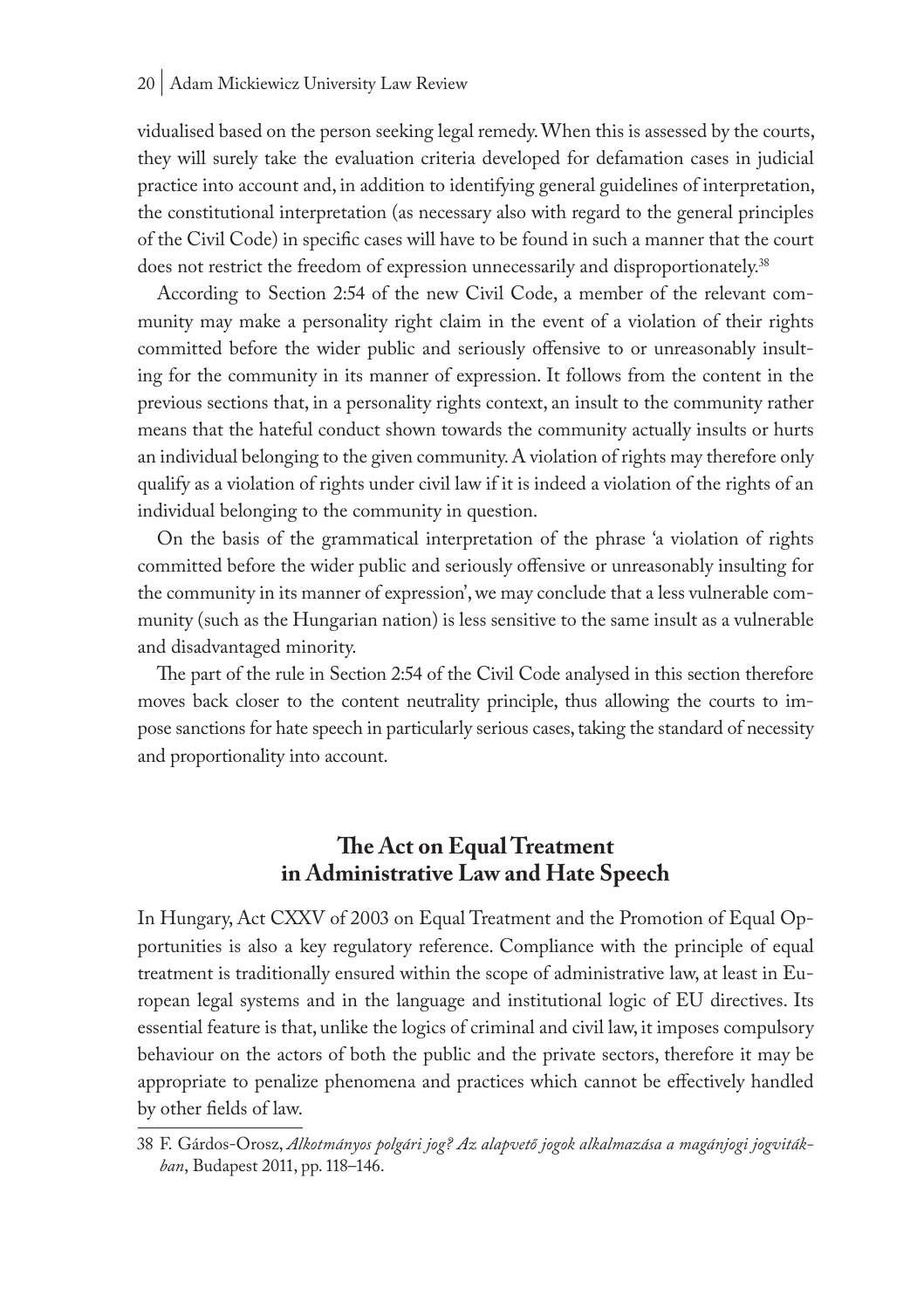In addition to that, in legal practice there are attempts to interpret the various legal regulations on discrimination in a broader sense, mainly due to strategic litigation and the innovative, law-developing efforts of human rights organisations. An example of that is the trial tactics that aim to reduce racist public speech claiming that racist statements made by politicians, state and local government officials constitute harassment, and imposing administrative sanctions for violating the principle of equal treatment. Two cases of this kind are known from the practice of the Supreme Court (Legfelsőbb Bíróság), in which the courts, in principle, did not rule out such interpretation of harassment, although the cases have not been successfully closed till the completion of this paper.

The first case was based on certain statements considered racists made by the Mayor of Edelény, Oszkár Molnár, at meeting of the municipal council on 24 June 2009, aired by the local television, which caused indignation in the local Roma community. The Equal Treatment Authority stated that the mayor's statements violated the right to human dignity and in effect, they were able to create an intimidating, hostile, humiliating, degrading or offensive environment, that is to say, the mayor violated the principle of equal treatment and committed harassment. The Metropolitan Court (Fővárosi Bíróság) in its final judgement of 22 March 2010, dismissed the mayor's claim that challenged the legality of the administrative decision. Later, the mayor applied for a review of the final judgement on grounds that, inter alia, his statements were not subject to the Act on Equal Treatment, as the complainants in the case were not residents of Edelény, and he could not be considered a mayor in relation to them, so there was no legal relationship between them. In its decision of 16 March 2011 adopted without a hearing, the Supreme Court found the mayor's request for review to be justified and repealed the decision of the Equal Treatment Authority. In the reasoning, the only issue that the Supreme Court examined was whether the mayor's statement fell within the personal scope of the act, thus the Supreme Court did not rule out the interpretation of law that considers racial hate speech widely spread in public discourse as harassment, which can be sanctioned for violating the principle of equal treatment.

Before that case, the Commissioner for Minorities had also attempted to establish a link between hate speech and the principle of equal treatment by submitting a legislative proposal, but it failed at an early stage. Nevertheless, the Equal Treatment Authority pointed out that, even under existing law, there is a possible legal interpretation that provides opportunity for the administrative intervention, taking into account Decision no. 96/2008. (VII. 3.) of the Constitutional Court.

Judgement of 18 October 2011 of the Supreme Court, which reviewed the decision of the Equal Treatment Authority concerning the mayor of Kiskunlacháza was, in many aspects, similar to the Edelény case. Here as well, the Equal Treatment Authority considered a speech against the Roma as harassment. The Metropolitan Court, in the judicial review of the administrative decision, similarly to the Edelény case, accepted the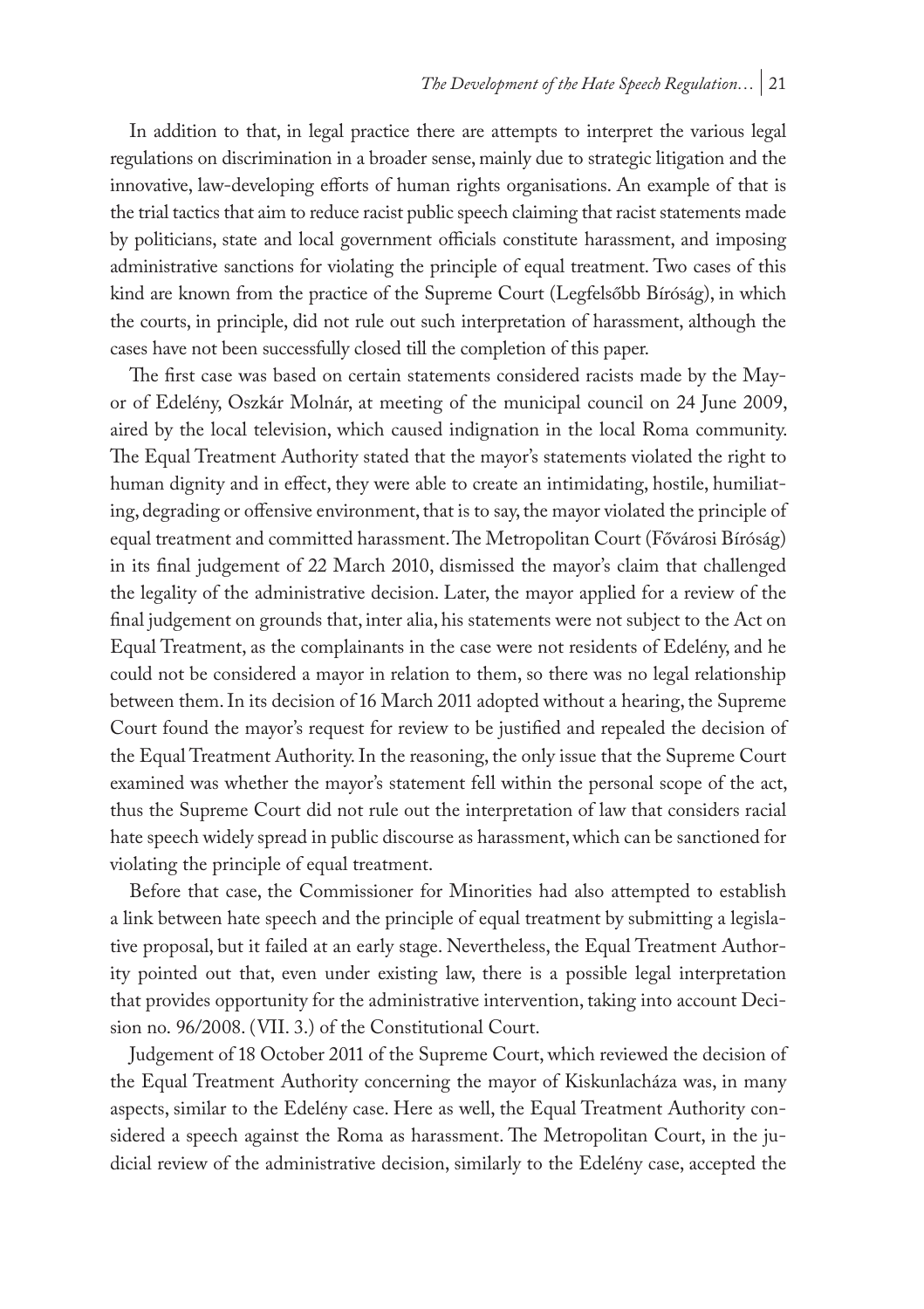mayor's view that the statement was not subject to the act, repealed the administrative decision of the authority and ordered a new procedure on grounds that the mayor's speech remained within the scope of the freedom of expression, as it was not delivered at a city council meeting but at a public forum, where, although he attended as mayor, he was not acting in his official capacity. In its request for review, the authority claimed that the court committed an error by stating that the mayor was not acting in his official capacity. The Supreme Court found the request for review to a lesser extent justified, but mainly unjustified and ordered a new procedure.

These two cases confirm the notion that, in terms of the protection of human dignity and the restriction of hate speech, anti-discrimination law is an exceptionally effective and flexible area of law, which is easily adaptable to new circumstances, because the concept of anti-discrimination is dynamically changing and its content is constantly expanding, and harassment provides a basis for a number of specific acts, for example fight against hate speech, as a form of discrimination.

# **The Restrictions of Hate Speech in Media Regulation**

# **The Regulatory Framework of the Administrative and Judicial Practice on Hate Speech in the Media**

The regulation of offensive speech in the Hungarian law has started with the Act 1 of 1996 on the radio and television regulation (Rttv.), that applied to the electronic media. The most important provision was the following in article 3.  $\S$  (2) and (3).

3. § (2) The broadcaster must observe and honour the constitutional order of the Republic of Hungary, his activity may not offend human rights and must not be instrumental to the rise of hatred against individuals, sexes, populations, nations, or ethnic, linguistic or other minorities or against churches or groups of a religious persuasion."

(3) Broadcasting must not be intended to offend or prejudice, explicitly or indirectly, any minority or majority or to present or prejudice minorities or majorities based on racial criteria.

The introduction of this regulation made it possible that the media authority (Országos Rádió *és* Televízió Testület, ORTT) could act against such media content that incited hatred or was otherwise exclusive

In the case of media law measures, unlike criminal law measures, it is not the communicating individual (the journalist or the editor) who is held responsible but the media service provider. Applying an extensive range of sanctions from simple warning to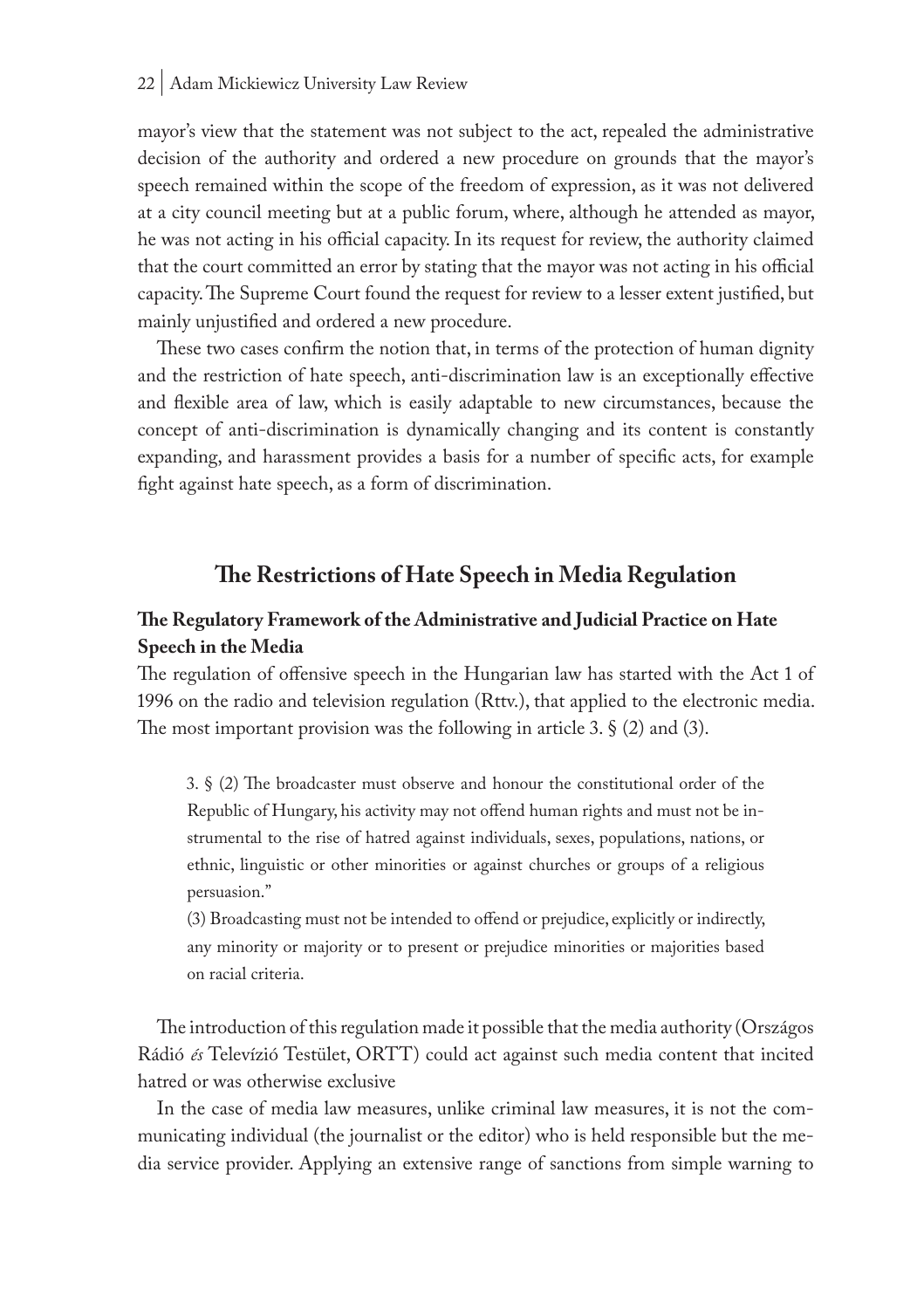a fine or, in case of the most serious violations, withdrawal of the right to provide media services, the media authority sanctions the media service provider. The violation is adjudicated by the media authority in an administrative procedure, and the administrative decision can be subject to judicial review.

The new regime of media regulation enacted in 2010 changed the former regulation, which had been in force for 14 years. As a significant change, the Act on the Freedom of the Press and the Fundamental Rules of Media Content specified restrictions on content not only for radio and television broadcasters but for all media service providers. The adopted law attempted to extend the previous constraints, in a substantively unchanged form, to the printed and online media. But the act was amended shortly after its entry into force, due to objections raised by the European Commission, for the reason that the regulation imposed disproportionate constraints on the freedom of the press. The amendments also affected the provisions against hate speech. The existing provisions prohibit hate speech in the media as a general rule, not only in the electronic, but also in the printed and online press:

Section 17 (1) The media content may not incite hatred against any nation, community, national, ethnic, linguistic or other minority or any majority as well as any church or religious group.

(2) The media content may not exclude any nation, community, national, ethnic, linguistic and other minority or any majority as well as any church or religious group.

Enforcement of the regulation remains the role of the media authority, which, just as before, adjudicates the media law violation and applies media law sanctions in an administrative procedure.

## **Criminal Law Standard – Media Law Standard – Which One is Correct?**

After adoption of the media law provisions against hate speech, legal practice has come up with a crucial issue: how do the media law provisions relate to the existing criminal law restrictions? Do they describe the same conduct, are the media law standard and the criminal law standard identical, or do media regulations impose a stricter prohibition, and provide a different intervention threshold to the media authority?

There are two cases, in which the Constitutional Court reviewed the constitutionality of the media law restriction on hate speech and, in both cases, considered the new media law provisions as necessary and proportionate restrictions on the freedom of the press. In a decision adopted in 2007, which contained an assessment of the previous regulation, the Constitutional Court measured the media law restraints on hate speech and the media law prohibition of inciting hatred to the criminal law restrictions, that is to say, the Constitutional Court did not apply a new media-specific argument to justify the restric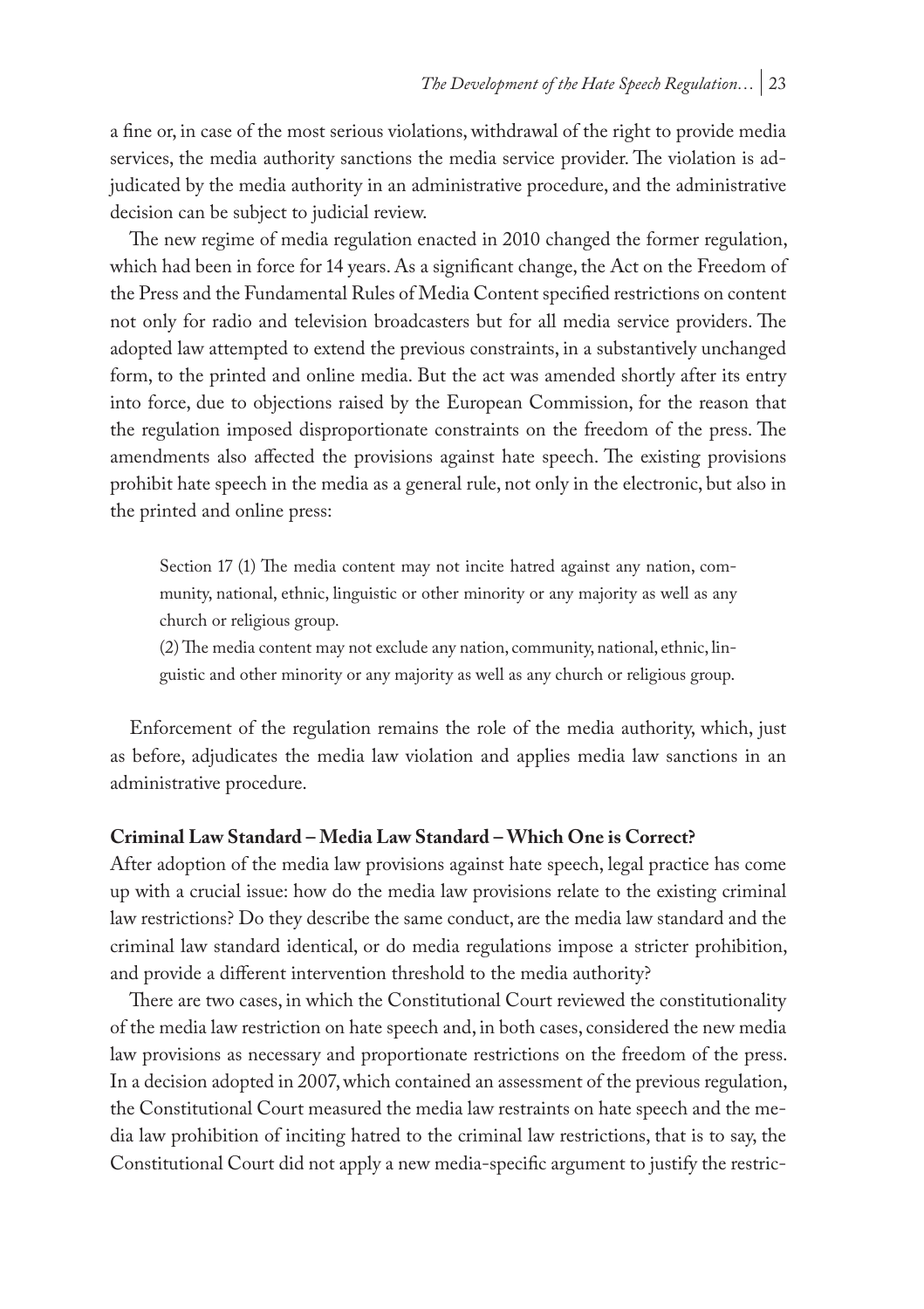tions under Section 3(2) of the Act.<sup>39</sup> It found that the criminal law and media law provisions of incitement to hatred describe the same conduct and stated in its reasoning that:

Criminal law is the last resort in the legal liability system. This means that, if for any socially harmful conduct, in our case, incitement to hatred, criminal responsibility is neither exaggerated, nor unconstitutional, then no restrictions on the same conduct under any other branch of law can be exaggerated or unconstitutional.

However, the Constitutional Court considered that the restriction referred to in Section 3(3) of the Act gives a constitutionally justifiable opportunity for broader intervention than the criminal law restriction, and compared the media law regulation to the crime of 'using abusing language', which had been removed from criminal law.

According to the practice of the Constitutional Court, although, in the case of 'using abusing language' the application of the most stringent – criminal law – measures of liability is not justified, but expressing opinion in such way (as a value judgement) can also be restricted in order to protect the honour and dignity of individuals and communities. (...) The regulation aims to prevent radio and television from being an 'amplifier' of offensive, racially-motivated, and exclusionary or discriminative statements of those pursuing hatred.

Thus, while in 1992 the Constitutional Court found the criminal-law restriction of 'using abusing language' like expressions unconstitutional, the media-law restriction was considered to be "compatible with the value system of the Constitution, and its strengthening, and necessary to protect the rights of others, and the dignity of communities". That is to say, the Constitutional Court set the media law standard for intervention lower than the criminal law standard. But at the same time, it pointed out that the possibility for administrative intervention is not available based on the primary communication:

The conduct of the broadcaster in this regard cannot be judged on the sole basis of which opinions are allowed to be presented. It is necessary to examine whether, in the light of all the circumstances of the case, it seems plausible that the given programme itself had an intention to infringe the rights of others (e.g. the preparation of the programme, the way the opinion was presented, or whether the reporter distanced himself/herself from the opinion voiced).

<sup>39</sup> B Török, *A gyűlöletbeszéd tilalmának médiajogi mércéje*, in: *A gyűlöletbeszéd korlátozása Magyarországon*, ed. A. Koltay, Budapest 2013.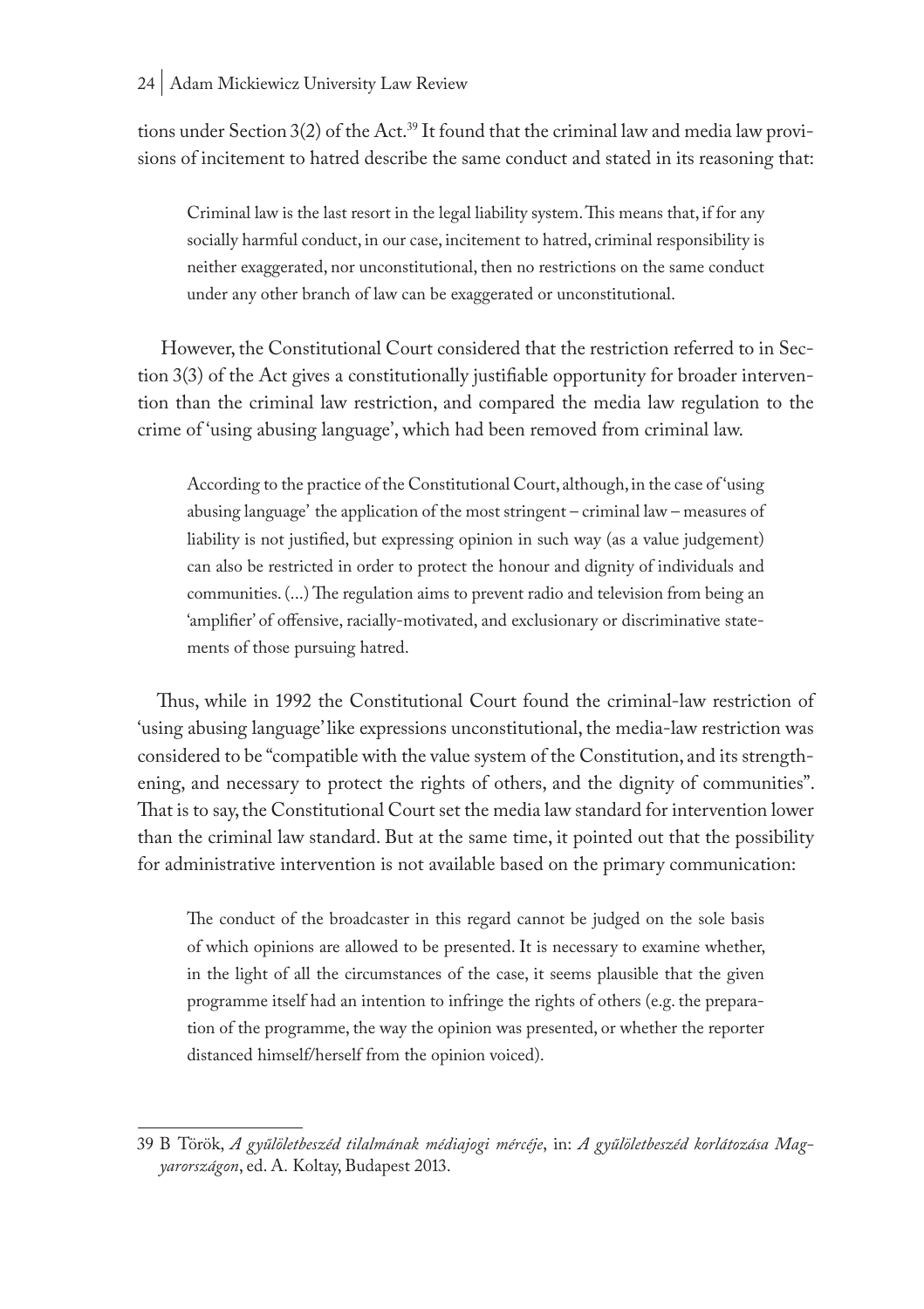In this regard, the Constitutional Court based its reasoning on the case-law of the European Court of Human Rights, and set out requirements for the implementation of the given rules on that basis.

Thus, in this decision, the Constitutional Court set media law standards lower than the threshold of criminal law intervention, and, as the practice of the media authority will show, the ORTT (the former Hungarian Media Authority) developed a system of media law intervention, which is more extensive than that of criminal law.

The provisions on incitement to hatred in the new media regulation coming into force force as of 2011 have become subject to a review of constitutionality after a relatively short period of time, at the end of 2011. In its Decision no. 165/2011. AB on the constitutional review of several elements of the new regulation, the Constitutional Court analysed the new media regulation on hate speech rather briefly, and it did not provide clear guidance on how the criminal law standard relates to the media law standard. It stated that:

In Decision no. 1006/B/2001 AB, the Authority equated incitement to the hatred under Section 3(2) of the Act (Radio and Television Act) to the conduct element having the same content in the crime incitement against a community, since the latter is also penalised by criminal law, and accepted it as a constitutional basis for restricting the freedom of the press.

In addition*,* "since the Constitutional Court, in its case-law has already considered hate crimes committed by the press as a necessary restriction on the print media as well, in this ruling, the court only upheld its former view". However, the Constitutional Court did not separately review Section 17(2) of the Act, despite the fact that it is contains an independent prohibition of exclusion.40 The absence of constitutional review on this point makes the media law standard difficult to define, also because the conduct described in the new regulation bears similarity to the provision which the Constitutional Court had previously declared to be a lower threshold of intervention than that of criminal law.

In 2007, the Constitutional Court cited the media effect as an additional argument for regulation. It advocated the constitutionality of a lower intervention threshold arguing that electronic media – given "the opinion-shaping effect of radio and television broadcasting and the convincing power of moving images, voices, and live reports" – should be prevented from becoming an "amplifier" of hate speech. However, with the extension of scope, the new media law effective as of 2011 does not only apply to electronic media, but

<sup>40</sup> A. Koltay, G. Polyák, *Az Alkotmánybíróság határozata a médiaszabályozás egyes kérdéseiről*, "Jogesetek Magyarázata" 2012, vol. 1., pp. 11–48.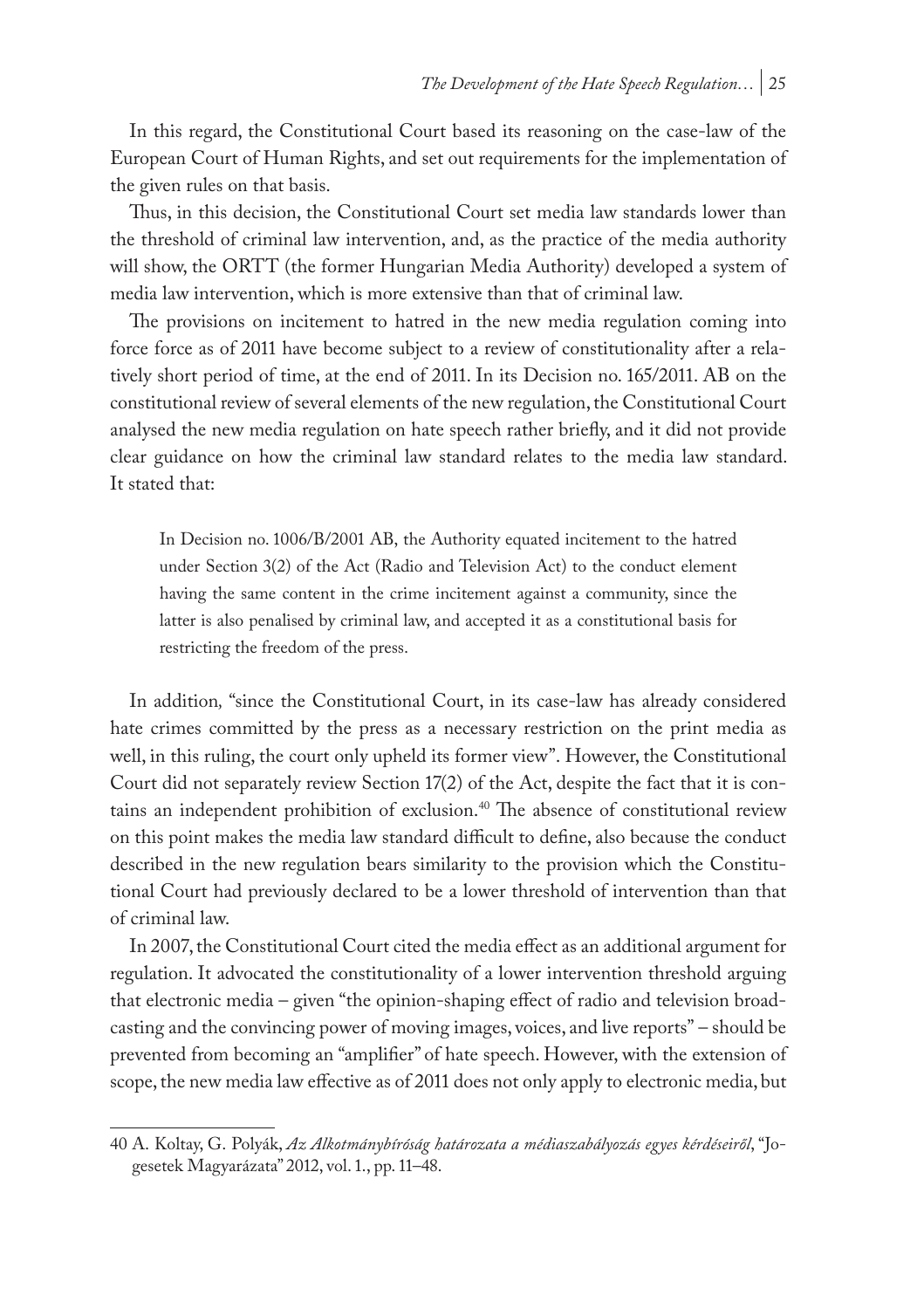to all media content services, including the print media. The failure to constitutionally evaluate this change can be considered a serious deficiency.<sup>41</sup>

The 2011 decision of the Constitutional Court, as compared to the previous one, established a more obvious link between the standards of criminal law and media law intervention, while, on the other hand, it leaves a number of questions unanswered, which leads to an uncertainty concerning the constitutional assessment of the new media law intervention.

## **The Practice of the Media Authority Between 1996 and 2010**

#### **The Development of an Independent Media Law Standard**

The practice of the media authority has always been based on the determination of an independent media law standard that is different from that of criminal law. Pursuant to the previous media law that was in force until 2010, the media authority regularly applied sanctions against broadcasters for hate speech, and in the event of judicial review, the court hardly ever disapproved the decision of the authority.<sup>42</sup> In an emblematic example of early case-law, the criminal proceeding ended without conviction, but the media authority imposed a media law sanction for hate speech. The procedure was based on a radio commentary, in which the author made openly anti-Semitic statements and called for exclusion of the Jews. Criminal proceedings were initiated against the author and the editor-in-chief for incitement against a community, but in the final judgement, following the first-instance conviction, the accused persons were acquitted by the court. According to the court, a presumed risk of infringement is not enough to establish criminal liability, as the degree and the explicitness of threat, and the degree of potential violence must be evaluated. It argued that the writing did not call for violence, and from the provocation: '*exclude them! or if you don't, they will do it to you'* it did not follow or could not be deducted that the intention of the accused was to encourage his readers/listeners to commit violent acts. In contrast to the judgement, the media authority found that the radio programme had violated Section 3(2) and (3) of the Act and it imposed a relatively high fine of 1 million HUF on the radio provider. The authority argued that the programme conveyed extremist ideology, the broadcast expressions directly targeted Hungarian Jews and were capable of inciting hatred.

The media law standard set by the ORTT has been approved by case-law. In the judicial review of the decisions passed by the authority, the court stated that 'incitement against a community regulated in Section 269 of the Criminal Code (Btk.) cannot be confused with 'incitement to hatred' under Section 3(2) of the Act (Rttv.). In a case in

<sup>41</sup> Ibidem*.*

<sup>42</sup> A. Török, *A gyűlöletbeszéd…*, p. 177.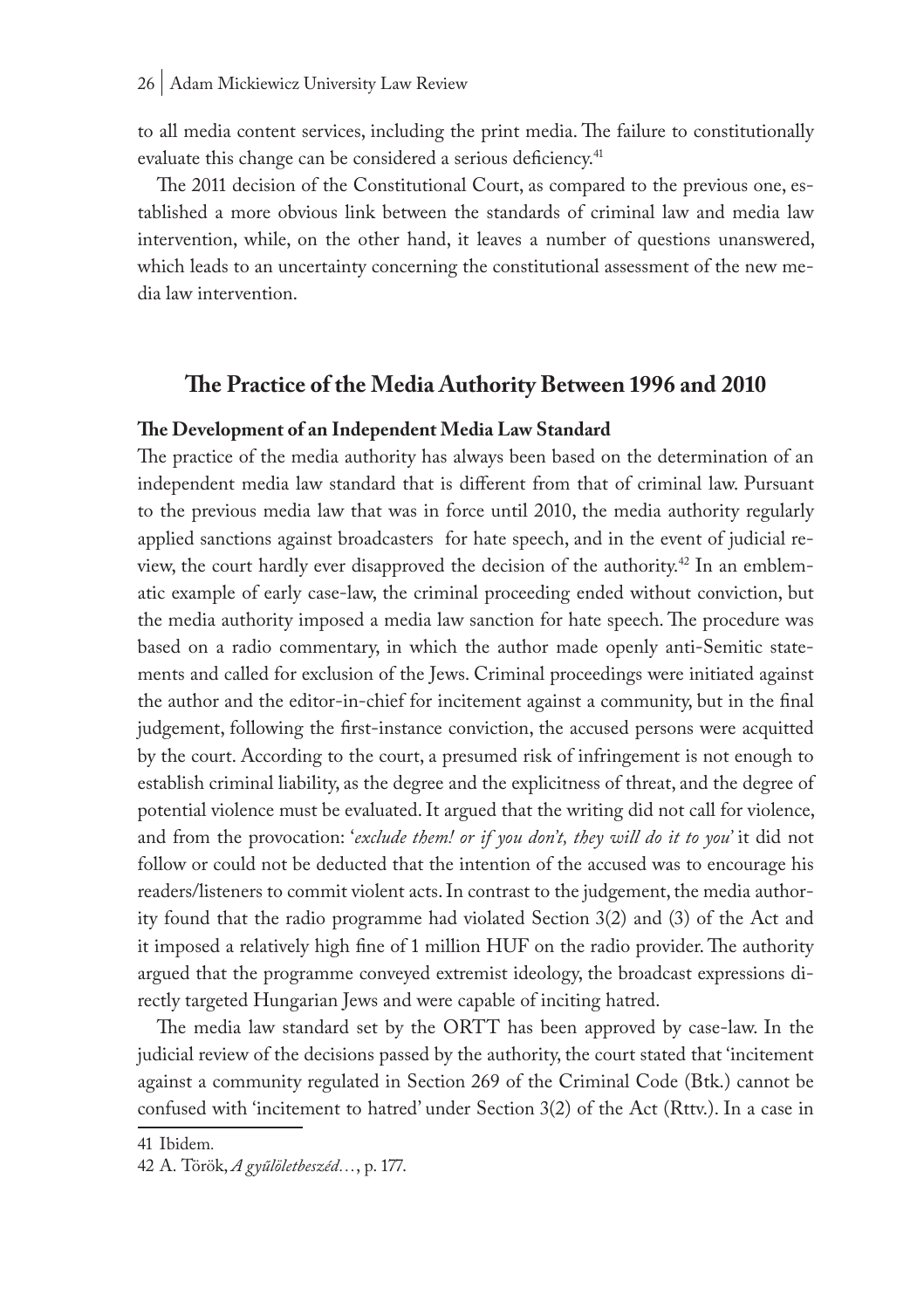which the authority found that a public service radio programme incited hatred, the Supreme Court finally stated that:

There is no legal basis for the applicant's argument that Section 3(2) of the Act (Rttv.) could only be violated by a conduct capable of rebounding outrageous and hostile emotions. Neither the wording of the given provision, nor the interpretation of other provisions of the Act supports this kind of exaggerating, intensifying interpretation of the law.

The 2007 decision of the Constitutional Court on the review of the constitutionality of anti-hate speech media regulation did not substantively change the practice of the media authority, although since the judgement, the decisions of the authority have contained more elaborate theoretical arguments regarding the media law standard. The reason for this is that the Constitutional Court, as noted above, stated in this judgement that the prohibition of incitement to hatred under Section 3(2) of the Media Act was equivalent to the crime of incitement against a community. However, based on its analysis of the Supreme Court and Constitutional Court practice, the media authority maintained its position that media law sanction can be imposed even if the conduct examined does not constitute a crime of incitement against a community. A part of the argument is that, in the Constitutional Court practice, the critera for the applicability of sanctions that are milder than criminal sanctions, like pecuniary penalty, "may differ from the strict requirement of restriction to a fundamental right that limits the applicability of criminal law means" which justifies a more extensive application of the media law sanction. Another part of the argument is that, the subject of the administrative procedure is different, since media law imposes restrictions on the broadcaster.

An additional argument, which had been mentioned before in the decision of the Constitutional Court, is related to the media effect. The aim of imposing media law sanctions is to prevent the media from becoming an amplifier of hate speech. The decisions establishing infringement also contain the above-mentioned argument applied by the Supreme Court' that the media law violation cannot only be observed in case of 'extreme, flagrant behaviour that causes hostile emotions'. On the basis of all this, the media authority came to the conclusion that "the constitutional framework for the assessment of the same conduct may be different under media law and under criminal law".43

<sup>43</sup> Decision of the ORTT 1949/2008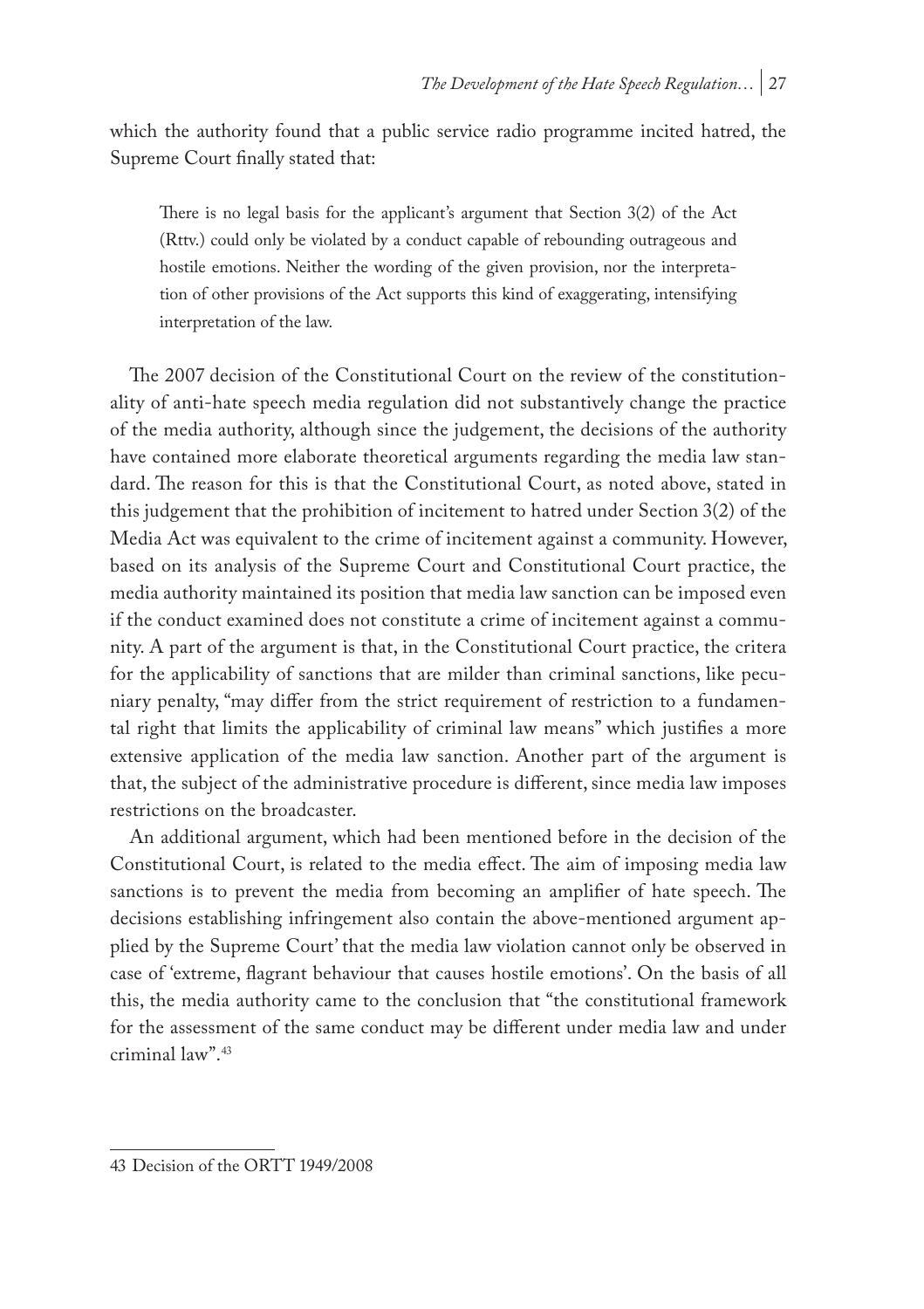#### **Case-law: Context, Intent, Content, Effect**

Since the milestone decision of the Constitutional Court from 2007, the media authority has established violation of the provisions of the Act on grounds of incitement to hatred on several occasions. The media authority typically applied sanctions in case of incitement to hatred against the Roma community, anti-Semitic expressions, and incitement to hatred against other minority groups. Most of the time, news and information programmes were sanctioned, and the authority responded to hate speech expressed in specific programmes. For example, the authority described a television programme in which the presenter himself formulated a biased view about the Roma as incitement to hatred.

The Roma population living in the countryside was shown as an aggressive, fertile group of people, leading a drinking and criminal lifestyle. It claimed that the minority's only legitimate source of income was from different allowances, which, according to the presenter, could ensure them a better standard of living than certain employed members of the majority have.<sup>44</sup>

The decision emphasised that the programme could directly reinforce negative stereotypes and prejudices against the Roma. In the judicial review of the decision, the court accepted the decision in approval of the reasoning presented by the authority and emphasised that also the method of editing applied, with the presenter highlighting the crimes and abuses committed by the Roma against the Hungarians, and attributing all the unlawful acts to the Roma, was capable of reinforcing the opposition between the minority and the majority.

The authority also cited Section 3(2) in the case of programmes which displayed expressions of hate speech sent by the audience via text messages<sup>45</sup> The media authority consistently applied media law sanctions on such programmes, since, in its view, the broadcaster should have filtered out messages that incited to violence and hatred. The authority considered that the failure to filter them out meant that from the series of text messages shown, it could be inferred that the broadcaster's intention was to incite hatred, which justifies the applicability of the media law sanction.

There are special cases in the case-law of the authority, in which the authority reviewed not news and information programmes, but rather programmes categorised as entertainment. The first decision<sup>46</sup> of that kind was adopted in 2003, concerning a parody programme broadcast by TV2, the second largest commercial television in the country. The fundamental question examined regarding the programme was, considering the

<sup>44</sup> Decision of the ORTT 1949/2008.

<sup>45</sup> Decision of the ORTT 1996/2008.

<sup>46</sup> Decision of the ORTT 367/2003.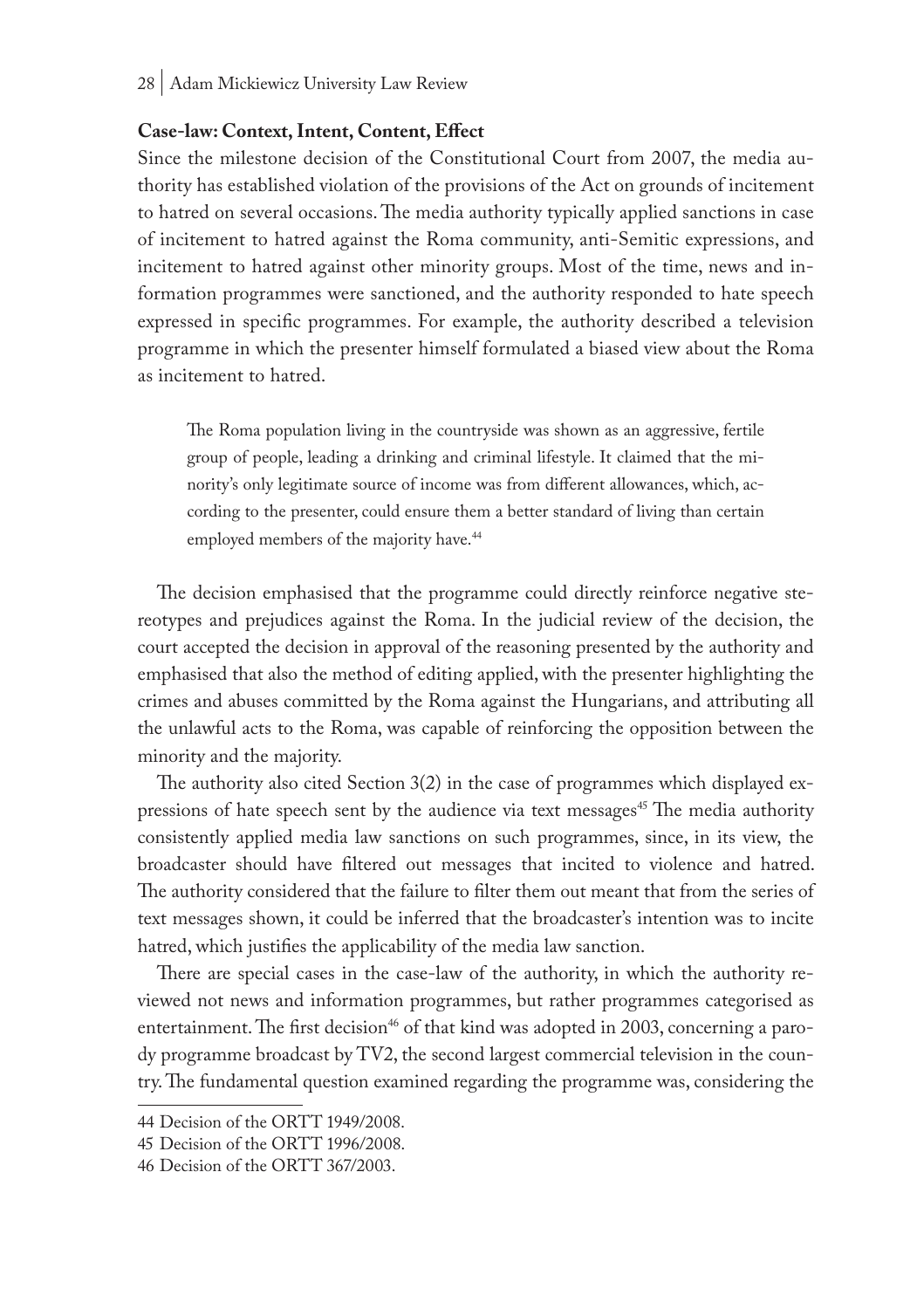special features of the entertaining genre, where the limit of editorial freedom is, what kind of an expression can clearly be considered as harmful to one's interests, and inciting hatred. The programme titled *Bazi nagy roma lagzi* (Big Fat Roma Wedding) presented the Roma minority in a parodistic and stereotypical way, introducing the Roma community by presenting exclusively deviant, antisocial forms of behaviour. According to the decision of the authority, the scenes displayed in the programme, based on clearly negative stereotypes concerning the Roma minority, which are already present in society, were, without doubt, capable of strengthening prejudices against the Roma minority.

The authority found that the fact that a particular programme conveyed its message to the audience in a fictional, humorous way, could, on the one hand, exert increased impact on the audience by making people laugh, while, on the other hand, it distracted viewers from the potentially offensive and exclusionary nature of the content, that is to say, the specific genre, in this case, even enhanced the gravity of the infringement.

The responsibility of the broadcasters in connection with the editing practice of programmes belonging to the so-called talk-show genre was assessed by the authority in a similar way. In a procedure concerning afternoon talk-show programmes on the two major nationwide commercial televisions (RTL Klub, TV2), the authority established the infringement based on the review of broadcasts over a period of several months. The decisions of the authority made it clear that the programmes did not aim to present the Roma minority, still, the editing practices of the programmes conveyed an indirect message that was suitable for depicting the Roma minority in a racially offensive manner, which means that, the broadcasters violated Section 3(3) of the Act by airing these programmes.47

According to the reasoning of the decisions, in these programmes, the Roma minority was clearly over-represented as compared to its actual representation in society, and the themes portrayed by the Roma participants (promiscuity, domestic violence, drug abuse, alcoholism, child abuse, crime), together with the value-deficient, uncultured behaviour, vulgar speech, untidy, messy look demonstrated in the studio were suitable for reinforcing the stereotypical, prejudicial thinking that exists in the majority population about the Roma.

In the procedure conducted, the authority based its decision on investigations applying quantitative and qualitative methods. The investigation, based on a detailed set of criteria, analysed the content of the programmes of both television programmes, aired over several months, and focus group surveys. The latter were also carried out to assess and analyse the impact of the programmes.

In the course of the proceedings, the ORTT took into account the case-law of Strasbourg, which was also mentioned in the Constitutional Court decision cited before: it

<sup>47</sup> Decisions of the ORTT 2052/2009; 2053/2009; 291/2010; 292/2010.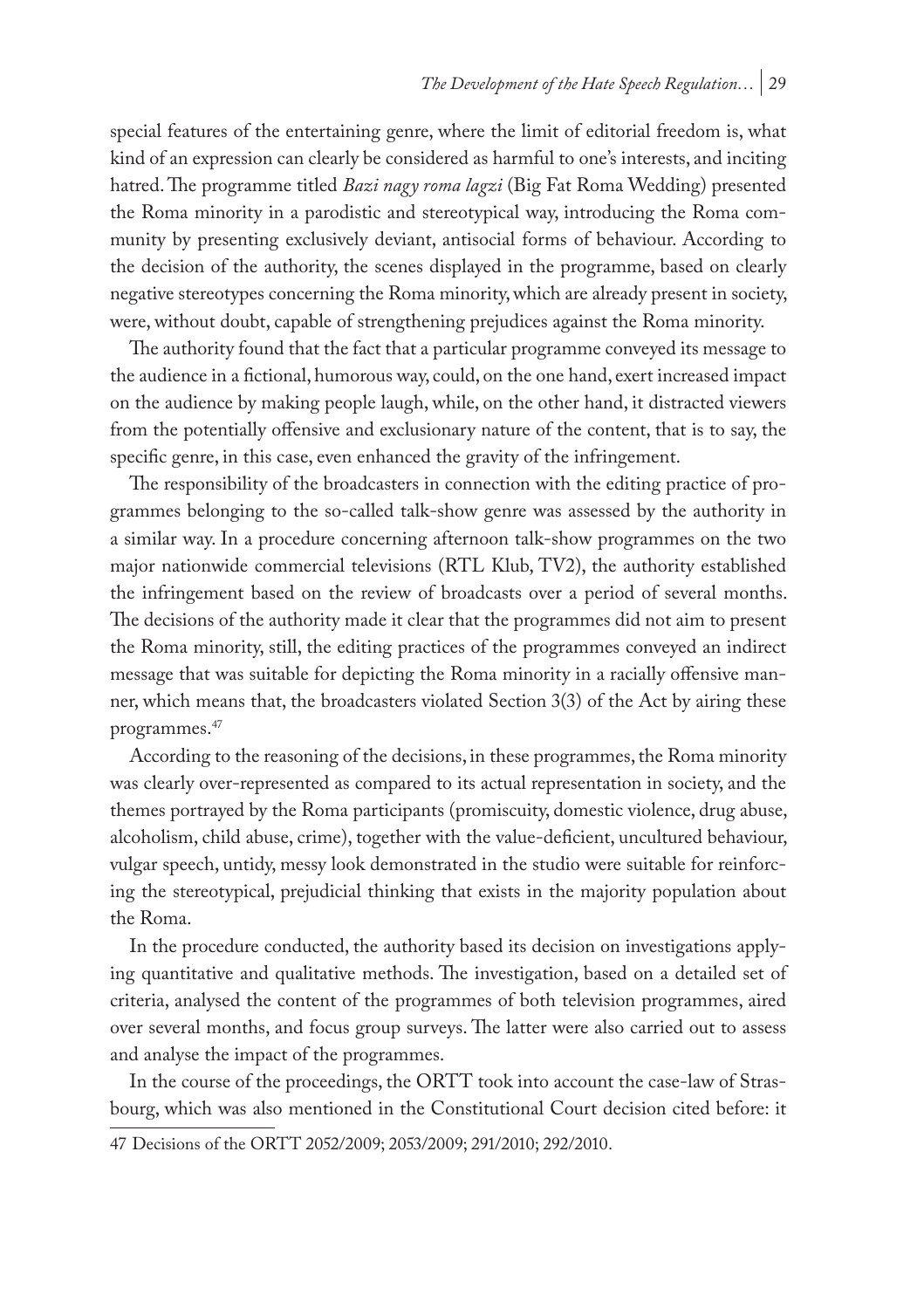did not examine the responsibility of the televisions alone on the basis of the opinions expressed, but evaluated the editorial practice of the programme, the messages it conveyed, and its effects.

Concerning the case-law of the ORTT, it can be stated in summary that the authority has gradually established the framework for the interpretation of media law constraints on hate speech, and it consistently set the media law standard below the threshold of criminal intervention, and used the set of criteria developed by the European Court of Human Rights to justify the limitation of free speech.

In the last few years, beyond reacting to individual statements, the ORTT also showed efforts of media control to apply sanctions against hateful media contents that can be understood as being general phenomena in the media contents on offer.

## **Practice of the media authority between 2011 and 2017**

### *Restrained intervention*

In connection with the new media legislation that entered into force in 2011, many international organisations, including various institutions of the European Union have expressed sharp criticism in protection of the freedom of the press, for several reasons, including the extension of the scope of regulation to the print media, the widely formulated restrictions on content, and the lack of guarantees to ensure the independence of the media supervisory authority. Partly in response to the Commission's objections, partly by due to the Constitutional Court decision, the regulations were significantly amended within the same year. The amendments affected the media regulation on hate speech to a marginal extent only, and later the Constitutional Court – as it has been mentioned before – found the media law restrictions on inciting hatred constitutionally justifiable.

The practice of the new media authority can be characterised by restraint; in the field of content control, it intervenes in a much narrower scope than the former authority had, even though the rules would provide opportunity for a more extensive control. This general statement is also valid for measures taken against hateful and exclusionary contents. While in the last few years of the former authority, several decisions established infringements each year, the new media authority sanctioned hate speech only in one or two cases each year. While at the same time, it is generally believed that hate speech in the world of media has not decreased but much rather increased, especially due to the fact that the refugee issue has appeared as another leading topic.

#### *An Independent Media Law Standard*

The practice of the media authority has not changed concerning anti-hate speech media law and criminal law standards. In line with the previous practices, the authority sets a lower threshold for media law intervention. In response to the new provisions of media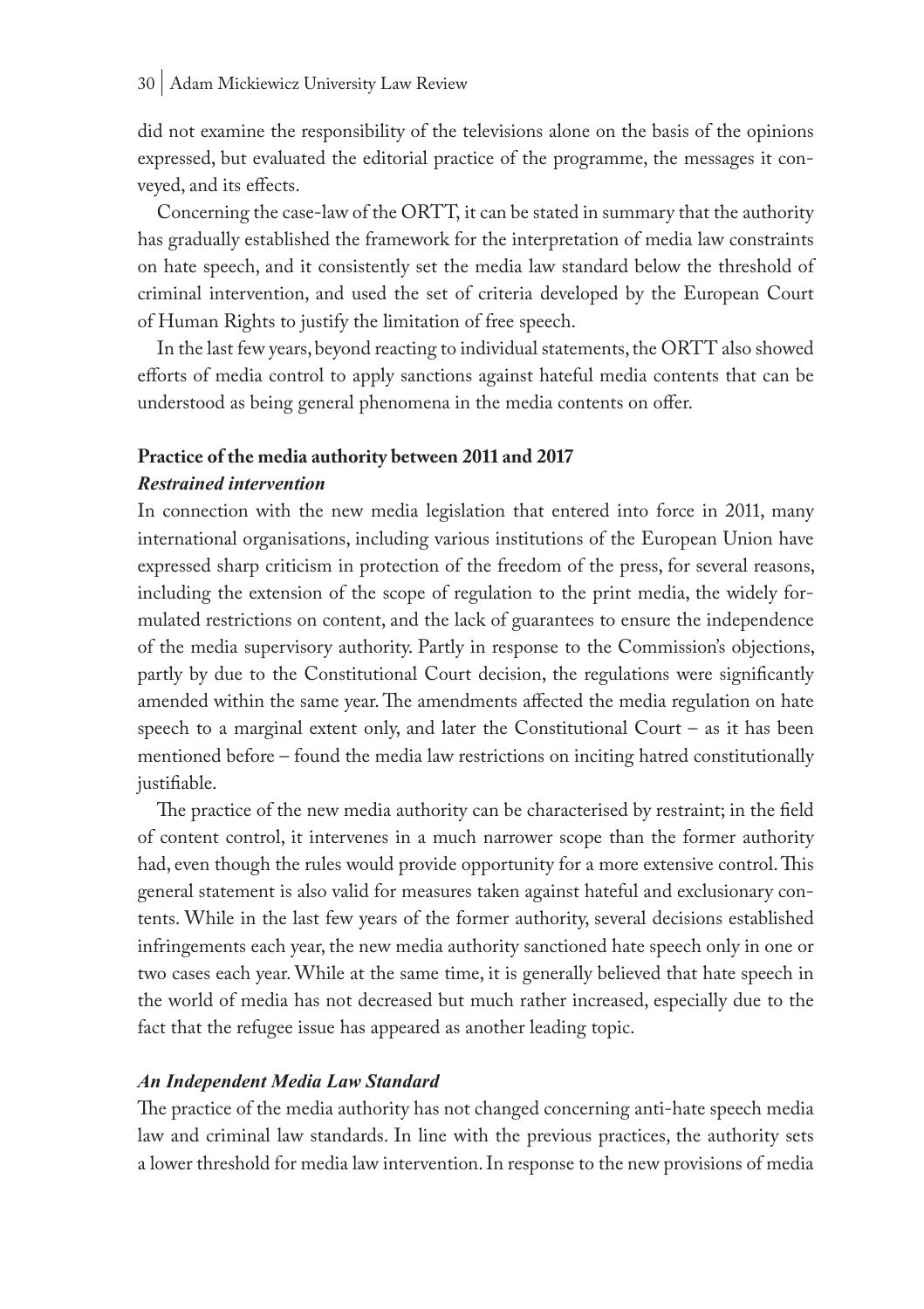law and the ruling of the Constitutional Court explained before in detail, it interprets the content of the media law prohibition as follows:

The Media Council finds that the prohibition of "incitement to hatred" under media law (the new Media Act, Smtv.) and "incitement to hatred" under criminal law (Criminal Code, Btk.) are essentially the same, that is to say, the reviewed content is adjudicated on the basis of the same standards. However, taking into account that the legal dogmatics and liability systems of criminal law and administrative law are different, the conditions for establishing an infringement (crime) are also different. Pursuant to Section 17(1) of the Media Act, alone the publication of media content that is capable of inciting hatred constitutes an infringement. It is therefore not necessary to arouse the feeling of hatred in the audience and, consequently, it is not required either that the attacked community is actually hurt or threatened.<sup>48</sup>

The aforementioned argument appeared in a decision that reviewed an essay published in a printed newspaper and its online version, in which the authority imposed media law sanction on grounds of incitement to hatred and exclusion. Reflecting on a serious criminal offence, the author of this essay depicted a 'substantial part' of the Roma minority as a group of criminalised people inclined to commit crimes, rejecting social norms, routinely violating Hungarian laws, demonstrating inhuman forms of behaviour:

And the facts are these: a substantial part of the Roma is not capable of living together with others. They are not capable of living together with human beings. This part of the Roma consists of animals, and they behave like animals. And animals should not exist. Not at all. This is the issue we need to tackle, but immediately and in any way!<sup>49</sup>

According to the Media Council, the opinion expressed in the article was able to incite hatred against the Roma community, even though it did not target the whole community, but "only" a substantial part of it. 'Substantial part' means generalisation that affects the community as a whole. Moreover, the author suggested retaliation, violence, private justice as a solution, which is incompatible with a democratic legal system.

According to the Media Council, the message conveyed by the article reached the threshold of the violation of law, since, by carrying the possibility and the danger

<sup>48</sup> Decision of the Media Council 802/2013.

<sup>49</sup> Decision of the Media Council 802/2013.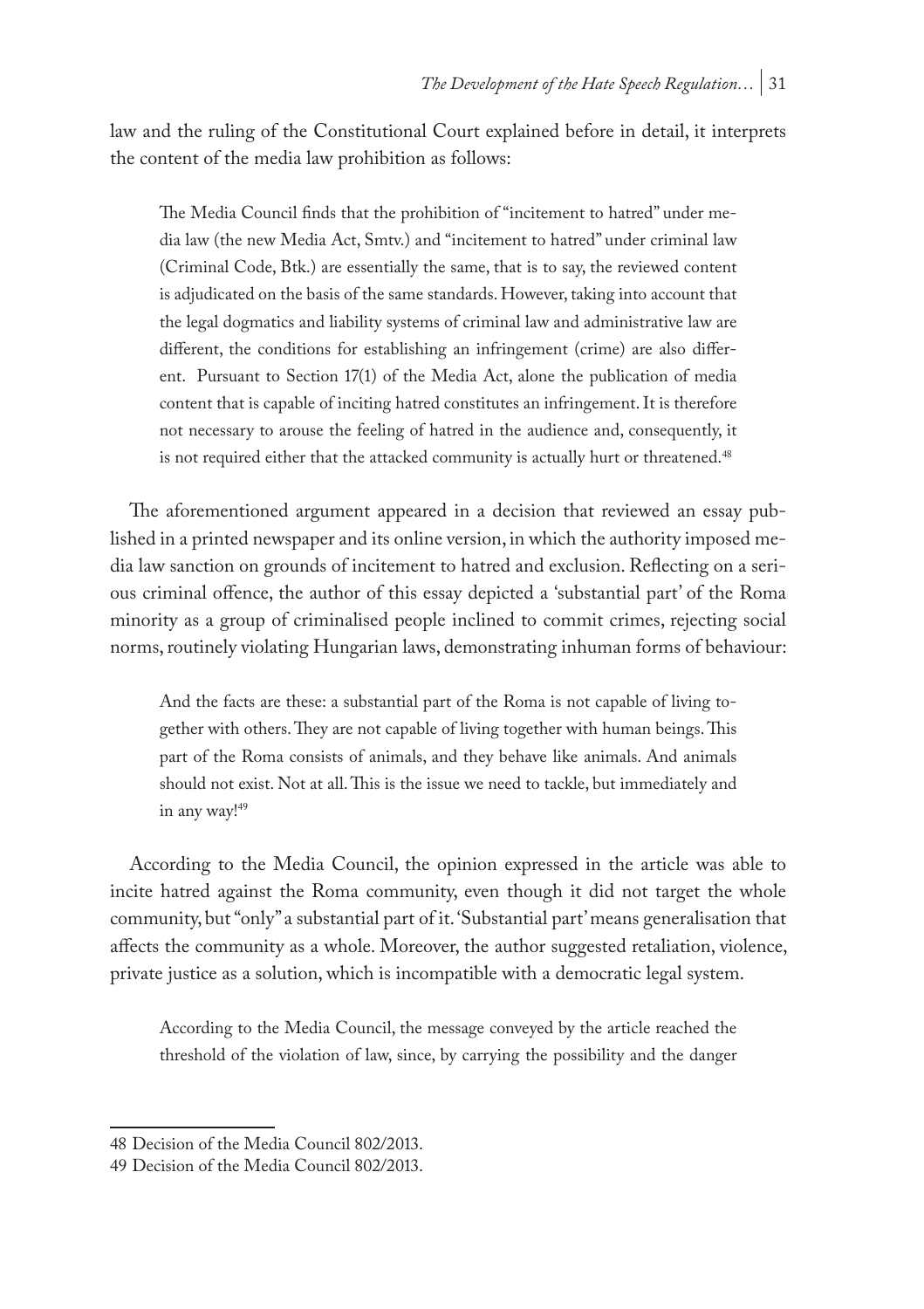to foment emotions against the Roma minority, it was capable of inciting hatred against not only a substantial part of the Roma, but the whole community.<sup>50</sup>

By the way, the public prosecutor's office also conducted investigations because of the article, but in the end no criminal proceedings were initiated.

## **Literature**

- Gárdos-Orosz F., *Alkotmányos polgári jog? Az alapvető jogok alkalmazása a magánjogi jogvitákban*, Budapest 2011.
- Gárdos-Orosz F., *The Regulation of Offensive Speech in the New Hungarian Civil Code*, "ELTE Law Journal" 2015.

Gerards J., *How to improve the necessity test of the European Court of Human Rights*, "*International Journal of Constitutional Law"* 2013, vol. 11.

- Giliker P., Beckwith S., *Tort*, London 2000.
- Halmai G., *Criminal Law as Means Against Hate Speech? The Hungarian Legal Approach*, "Journal of Constitutional Law in Eastern and Cetnral Europe" 1997, vol. 4 / 1.
- Halmai G, Scheppele K. L., eds. *Amicus Brief for the Venice Commission on the Fourth Amendment to the Fundamental Law of Hungary*, "Fundamentum" 2013, vol. 3.
- Halmai G., Tóth A. *Emberi jogok*, Budapest 2003.

Jobbágyi G., *Személyi jog*, Miskolc 1996.

- Koltay A., Polyák G., *Az Alkotmánybíróság határozata a médiaszabályozás egyes kérdéseiről*, "Jogesetek Magyarázata" 2012, vol. 1.
- A. Koltay, *The Clear and Present Danger Doctrine in Hungarian Hate Speech Laws and the Jurisprudence of the European Court of Human Rights*, in: *Comparative Perspectives on Freedom of Expression*, ed. A. Koltay, R. Weaver, M. D. Cole, S. Edland, "The Global Papers Series", 2017, vol. II, Durham.
- Michel R., *Hate Speech and constitutional jurisprudence, a comparative analysis*, in: *The Content and Context of Hate Speech. Rethinking Regulation and Responses*, ed. M. Herz, P. Molnár, Cambridge 2012.
- Molnár, P., *Towards Improved Policy and Hate Speech the Clear and Present Danger Doctrine in Hungary*, in: *Extreme Speech and Democracy*, ed. I. Hare, J. Weinstein, Oxford 2009.
- Paul B. C., *Censored: How European 'Hate Speech' Laws are Threatening Freedom of Speech*, Vienna 2012.
- Sajó A., *A szólásszabadság kézikönyve*. Budapest 2005.

<sup>50</sup> Decision of the Media Council 802/2013.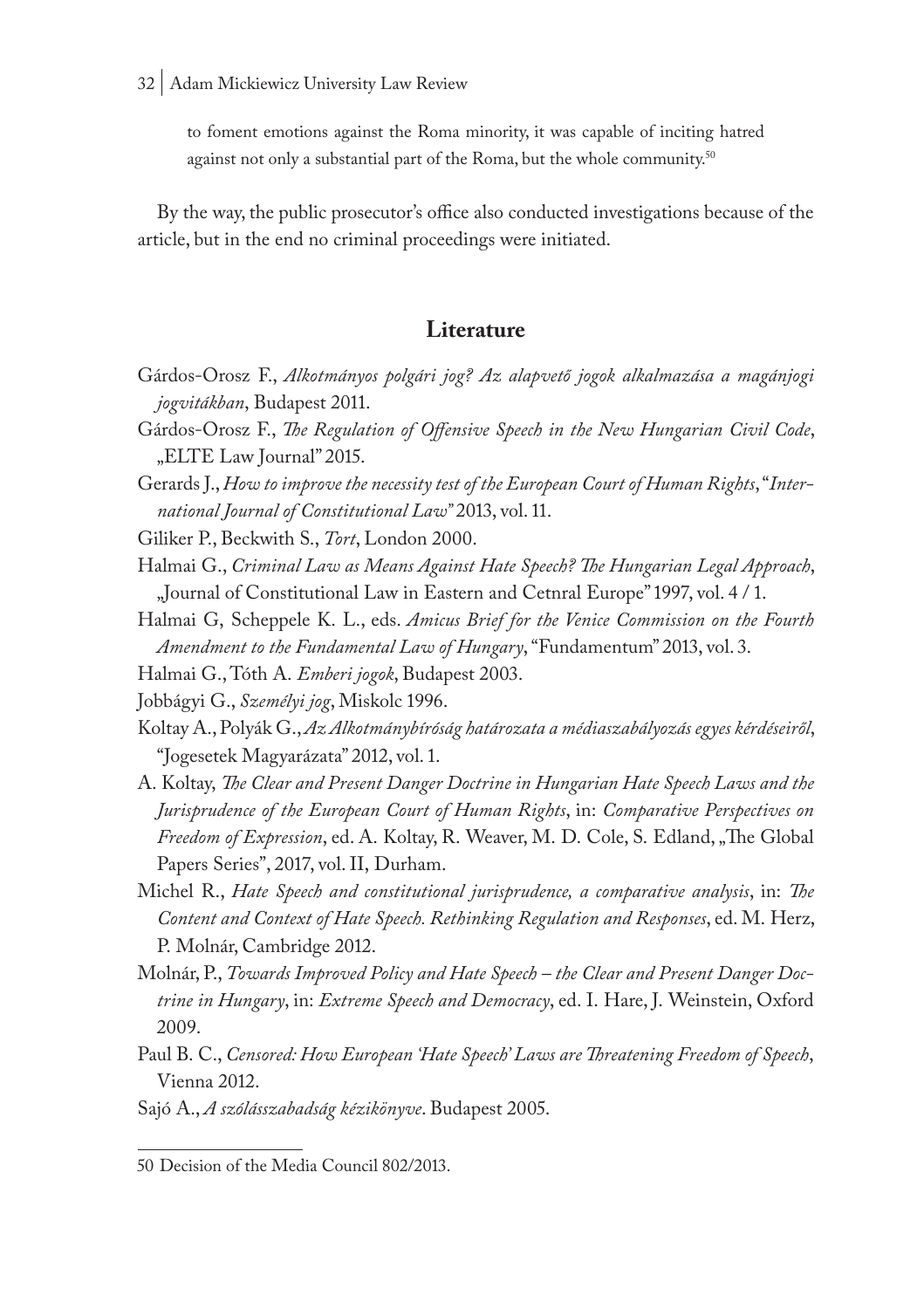Sólyom L., *A személyiségi jogok elmélete*, Budapest 1983.

Staud L., *A magánjog ethizálása – vagy pedig a természet jog felé?*, "Jogállam" 1926, vol. 1–2. Szladits K., *A magyar magánjog. Általános rész. Személyi jog. Első rész*, Budapest 1941.

Török B., *A gyűlöletbeszéd tilalmának médiajogi mércéje*, in: A gyűlöletbeszéd korlátozása

Magyarországon, ed. Koltay A., Budapest 2013.

Vörös I., *Vázlat az alapvető jogok természetéről az Alaptörvény negyedik és ötödik módosítása után*, "Fundamentum" 2013, vol. 3.

Decision of the ORTT 1949/2008.

Decision of the ORTT 1996/2008.

Decision of the ORTT 2052/2009.

Decision of the ORTT 2053/2009.

Decision of the ORTT 291/2010.

Decision of the ORTT 292/2010.

Decision of the ORTT 367/2003.

Decision of the Media Council 802/2013.

Constitutional Court Decision 143/2010

Constitutional Court Decision 1992

#### **summary**

## **The Development of the Hate Speech Regulation in Hungary: From Criminal Law to Civil Law and Media Regulation**

In the Hungarian legal system, the anti-hate speech rules of media law provide an additional (administrative) proceeding for the media authority in parallel with proceedings under criminal law and civil law. The media authorities, over the past twenty years, have consistently set media law sanctions at a lower intervention threshold than criminal law did, and in many cases, they established media law violation in cases where criminal proceedings for incitement against a community were not initiated or ended in acquittal. The fundamental aim of media law regulation is to shape media content and the editing practices of media players with a view to ensure respect for human dignity, and to prevent media from becoming an 'amplifier' of hateful communications. In the first fourteen years of the Hungarian media regulation, the scope of interpretation concerning anti-hate speech media law restrictions developed gradually. The authority reacted not only to individual cases, and individual communications, but also carried out targeted investigations in cases that can be described as a phenomenon in the media coverage. Besides reviewing news and information programmes, it also acted against hateful contents of the entertainment programmes. The new media regulation, which entered into